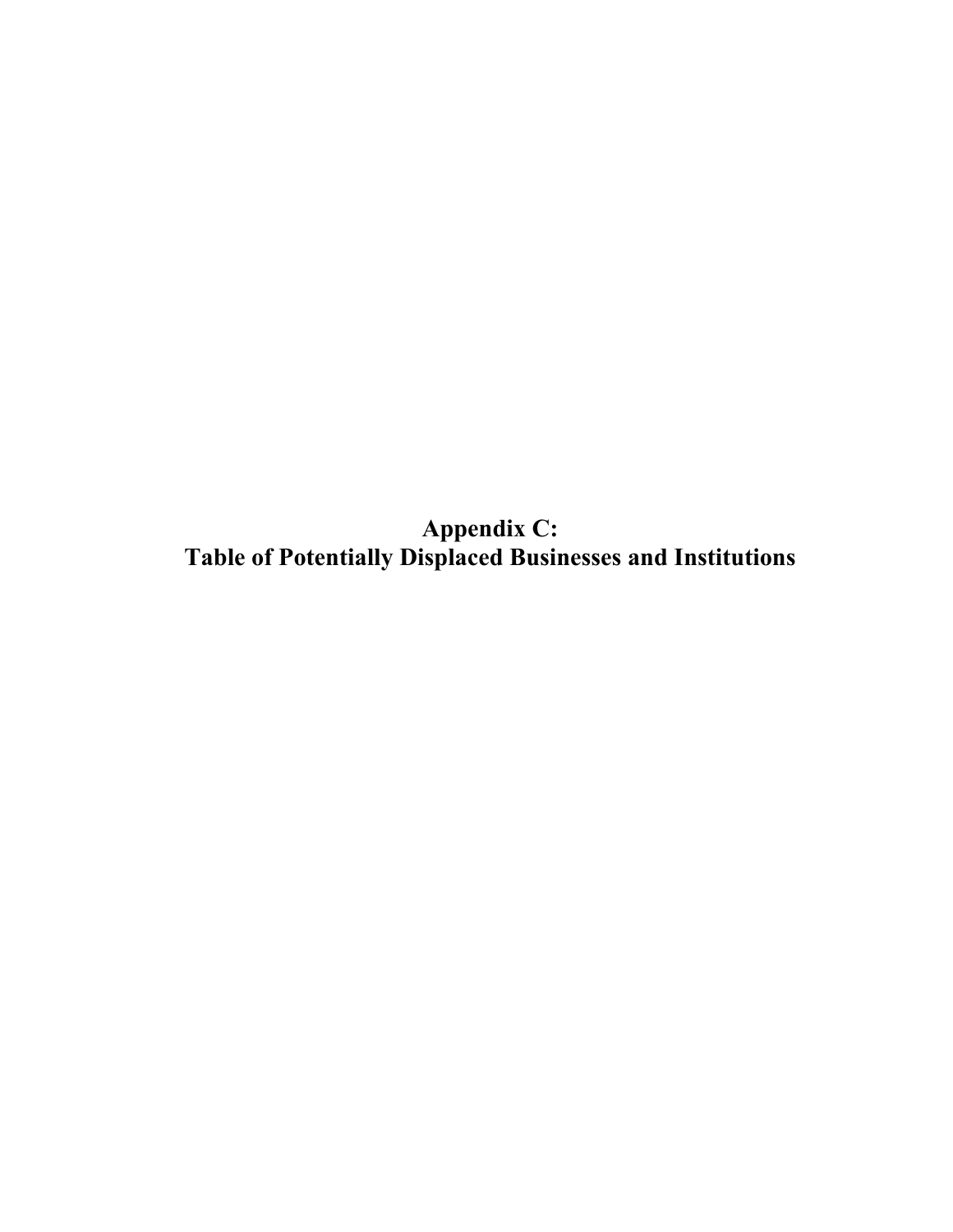| <b>Site</b>    | <b>Company Name</b>                      | <b>Address</b>      | <b>ZIP</b><br>Code | Record<br><b>Type</b> | Major<br><b>NAICS</b> | Primary<br><b>NAICS</b> | <b>Primary NAICS</b><br><b>Description</b>                        | Location<br><b>Employee Size</b><br><b>Actual</b> |
|----------------|------------------------------------------|---------------------|--------------------|-----------------------|-----------------------|-------------------------|-------------------------------------------------------------------|---------------------------------------------------|
|                | Central Parking Syst Of<br>Ny Inc        | 340 W 31st St       | 10001              | Verified              | 42                    | 42386020                | <b>Transportation Equip/Supl</b><br>(Exc Motor Vhcls) Whlsrs      | 10                                                |
| 1              | D'Aiuto's Pastry Corp                    | 405 8th Ave         | 10001              | Verified              | 31                    | 31181102                | <b>Retail Bakeries</b>                                            | 12                                                |
|                | J D Hotel Management<br>Inc              | 403 8th Ave         | 10001              | Verified              | 72                    | 72111001                | Hotels (Except Casino<br>Hotels) & Motels                         | 20                                                |
|                | Jessie's Express Cafe                    | 411 8th Ave         | 10001              | Verified              | 72                    | 72251117                | <b>Full-Service Restaurants</b>                                   | 3                                                 |
| 1              | <b>LAZ Parking</b>                       | 415 8 Avenue        | 10001              | Fieldwork             | 81                    | 81293004                | Parking Lots & Garages                                            |                                                   |
|                | Lithuanian Alliance Of<br>America        | 307 W 30th St       | 10001              | Verified              | 81                    | 81331104                | Human Rights<br>Organizations                                     | 5                                                 |
| 1              | NRS Wine & Liquor                        | 403 8th Ave         | 10001              | Verified              | 72                    | 72251117                | <b>Full-Service Restaurants</b>                                   | 10                                                |
| 1              | Ny Pizza Suprema                         | 413 8th Ave         | 10001              | Verified              | 72                    | 72232001                | Caterers                                                          | 4                                                 |
|                | Pad Thai Ichiban<br>Japanese             | 409 8th Ave         | 10001              | Verified              | 72                    | 72251117                | <b>Full-Service Restaurants</b>                                   | 5                                                 |
| 1              | Riko                                     | 409 8th Ave         | 10001              | Verified              | 72                    | 72251117                | <b>Full-Service Restaurants</b>                                   | 10                                                |
| 1              | Tautos Fondas Inc                        | 307 W 30th St       | 10001              | Verified              | 62                    | 62419012                | Other Individual & Family<br><b>Services</b>                      | 1                                                 |
| 1              | Tempest                                  | 407 8th Ave         | 10001              | Verified              | 72                    | 72241003                | Drinking Places Alcoholic<br><b>Beverages</b>                     | 10                                                |
| 1              | Touro College &<br>University            | 320 W 31st St       | 10001              | Verified              | 61                    | 61131013                | Colleges, Universities &<br>Professional Schools                  | 30                                                |
| 2              | 210 Central Park South<br>Inc            | 7 Penn Plz # 1400   | 10001              | Verified              | 53                    | 53111002                | <b>Lessors Of Residential</b><br><b>Buildings &amp; Dwellings</b> | 8                                                 |
| $\overline{2}$ | 247 West 30th Street<br>Assoc LLC        | 254 W 31st St # 4   | 10001              | Verified              | 53                    | 53121003                | <b>Offices Of Real Estate</b><br>Agents & Brokers                 | 6                                                 |
| $\mathbf{2}$   | 8th Avenue Bbq LLC                       | 416 8th Ave         | 10001              | Verified              | 72                    | 72251117                | <b>Full-Service Restaurants</b>                                   | 10                                                |
| $\overline{2}$ | 91 Diamond<br>Management LLC             | 243 W 30th St # 400 | 10001              | Verified              | 56                    | 56111022                | <b>Office Administrative</b><br><b>Services</b>                   | 6                                                 |
| $\mathbf{2}$   | A J C Jewelry<br><b>Contracting Corp</b> | 247 W 30th St # 3r  | 10001              | Verified              | 44                    | 44831012                | Jewelry Stores                                                    | 3                                                 |
| $\overline{2}$ | A R Traffic Consultants<br>Inc           | 370 7th Ave         | 10001              | Verified              | 54                    | 54161830                | <b>Other Management</b><br><b>Consulting Services</b>             | 4                                                 |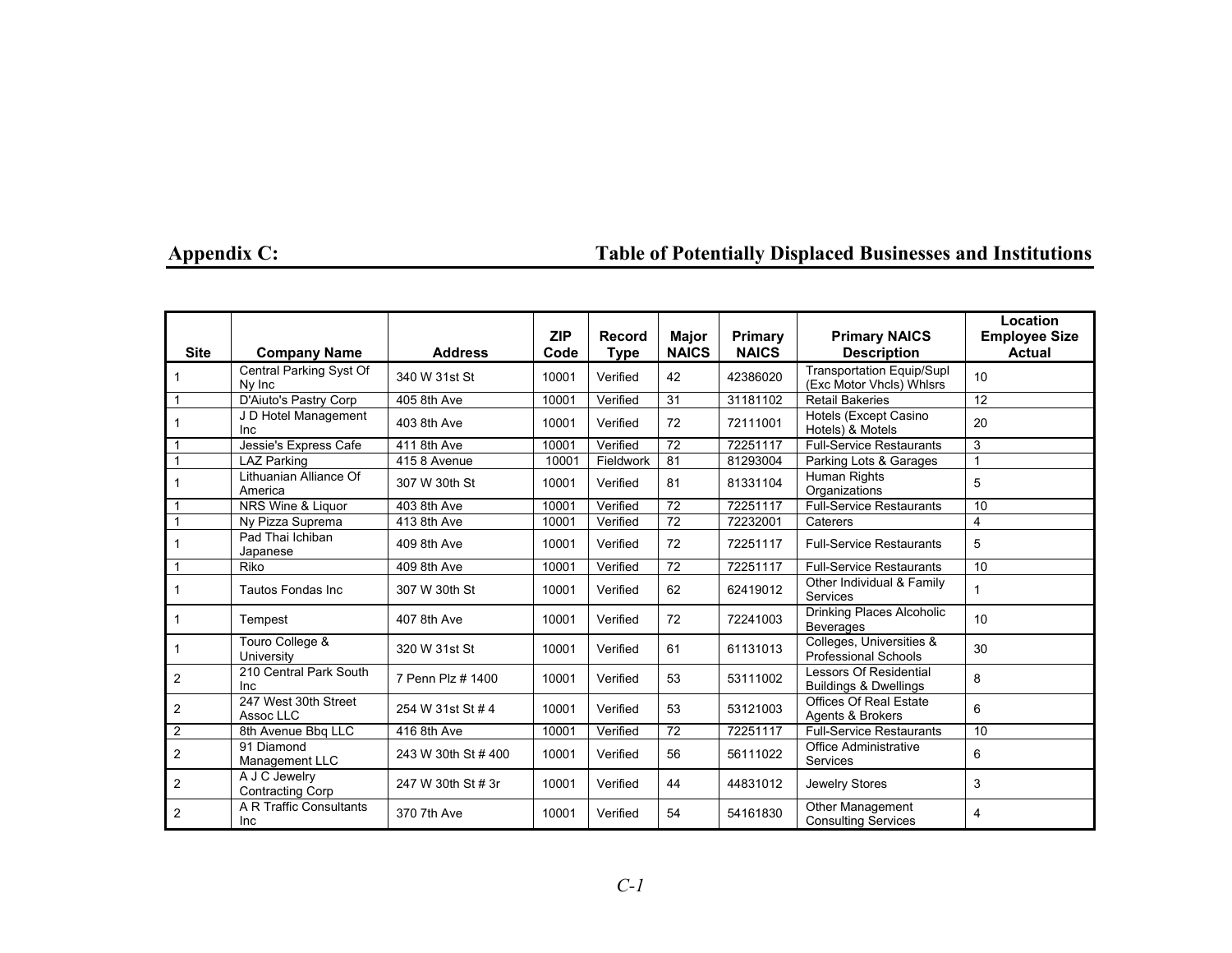| <b>Site</b>             | <b>Company Name</b>                     | <b>Address</b>       | <b>ZIP</b><br>Code | Record<br><b>Type</b> | <b>Major</b><br><b>NAICS</b> | Primary<br><b>NAICS</b> | <b>Primary NAICS</b><br><b>Description</b>               | Location<br><b>Employee Size</b><br><b>Actual</b> |
|-------------------------|-----------------------------------------|----------------------|--------------------|-----------------------|------------------------------|-------------------------|----------------------------------------------------------|---------------------------------------------------|
| 2                       | A To Z Media                            | 243 W 30th St #6     | 10001              | Verified              | $\overline{51}$              | 51119906                | All Other Publishers                                     | $\overline{10}$                                   |
| $\overline{2}$          | <b>ACMH</b>                             | 254 W 31st St # 9    | 10001              | Verified              | 62                           | 62399011                | <b>Other Residential Care</b><br><b>Facilities</b>       | 12                                                |
| $\overline{2}$          | Acquire Real Estate LLC                 | 254 W 31st St # 4    | 10001              | Verified              | 53                           | 53121003                | <b>Offices Of Real Estate</b><br>Agents & Brokers        | 6                                                 |
| $\overline{2}$          | <b>ADCO Electrical Corp</b>             | 243 W 30th St # 501  | 10001              | Verified              | 23                           | 23821007                | Electrical Contr & Other<br>Wiring Installation Contr    | 3                                                 |
| 2                       | <b>Adelhardt Construction</b><br>Corp   | 241 W 30th St        | 10001              | Verified              | 23                           | 23611512                | New Single-Family Hsng<br>Constr (Exc For-Sale<br>Bldrs) | 10                                                |
| $\overline{2}$          | <b>Advanced Planning</b><br>Group Of NY | 7 Penn Plz # 308     | 10001              | Verified              | 52                           | 52393002                | <b>Investment Advice</b>                                 | 10                                                |
| $\overline{2}$          | Aegistech Inc                           | 7 Penn Plz # 806     | 10001              | Verified              | 56                           | 56131102                | <b>Employment Placement</b><br>Agencies                  | 6                                                 |
| $\overline{2}$          | <b>AFIAA Us Investment Inc.</b>         | 7 Penn Plz # 804     | 10001              | Verified              | 53                           | 53121003                | Offices Of Real Estate<br>Agents & Brokers               | $\overline{4}$                                    |
| $\overline{2}$          | All Seasons Restoration                 | 243 W 30th St # 301  | 10001              | Verified              | 23                           | 23822025                | Plumbing Htg & Air-<br><b>Conditioning Contractors</b>   | $\overline{7}$                                    |
| $\overline{c}$          | <b>Alltax Service</b>                   | 370 7th Ave #416     | 10001              | Verified              | 54                           | 54121101                | <b>Offices Of Certified Public</b><br>Accountants        | 10                                                |
| $\overline{\mathbf{c}}$ | Alter & Kendrick LLP                    | 254 W 31st St # 15   | 10001              | Verified              | 54                           | 54111002                | Offices Of Lawyers                                       | 5                                                 |
| $\overline{c}$          | Amadeus Pizza                           | 408 8th Ave # 1      | 10001              | Verified              | 72                           | 72251115                | <b>Full-Service Restaurants</b>                          | 4                                                 |
| $\overline{2}$          | American Assoc-The<br><b>Natl Thtr</b>  | 247 W 30th St # 8f   | 10001              | Verified              | 81                           | 81391002                | <b>Business Associations</b>                             | 3                                                 |
| $\overline{c}$          | American Dental Ctr                     | 241 W 30th St # A    | 10001              | Verified              | 62                           | 62121003                | <b>Offices Of Dentists</b>                               | $\overline{4}$                                    |
| $\overline{2}$          | American Whiskey                        | 247 W 30th St # 1    | 10001              | Verified              | 72                           | 72251117                | <b>Full-Service Restaurants</b>                          | 10                                                |
| $\overline{2}$          | Andrew L Pettit Architect               | 412 8th Ave # 5e     | 10001              | Verified              | 54                           | 54131001                | <b>Architectural Services</b>                            | 6                                                 |
| $\overline{c}$          | Ansonia Prompting                       | 251 W 30th St # 11fe | 10001              | Verified              | 51                           | 51512001                | <b>Television Broadcasting</b>                           | 15                                                |
| $\overline{2}$          | Antonio Olivieri Ctr                    | 257 W 30th St        | 10001              | Verified              | 62                           | 62419012                | Other Individual & Family<br><b>Services</b>             | 36                                                |
| $\overline{2}$          | <b>Arc Realty Advisors</b>              | 7 Penn Plz # 1600    | 10001              | Verified              | 53                           | 53121003                | Offices Of Real Estate<br>Agents & Brokers               | 6                                                 |
| $\overline{2}$          | Ari Group Inc                           | 243 W 30th St # 700  | 10001              | Verified              | 23                           | 23611505                | New Single-Family Hsng<br>Constr (Exc For-Sale<br>Bldrs) | 8                                                 |
| $\overline{2}$          | Armen's Repair Shop                     | 251 W 30th St        | 10001              | Verified              | 54                           | 54199009                | All Other Professional,<br>Scientific/Technical Svcs     | $\mathbf{1}$                                      |
| $\overline{c}$          | Armi Housing Corp<br>Independence       | 254 W 31st St        | 10001              | Verified              | 99                           | 99999005                | Unclassified<br>Establishments                           | $\overline{7}$                                    |
| $\overline{2}$          | Asian Massage Spa                       | 243 W 30th St        | 10001              | Verified              | 62                           | 62199921                | All Other Misc Ambulatory<br><b>Health Care Services</b> | 5                                                 |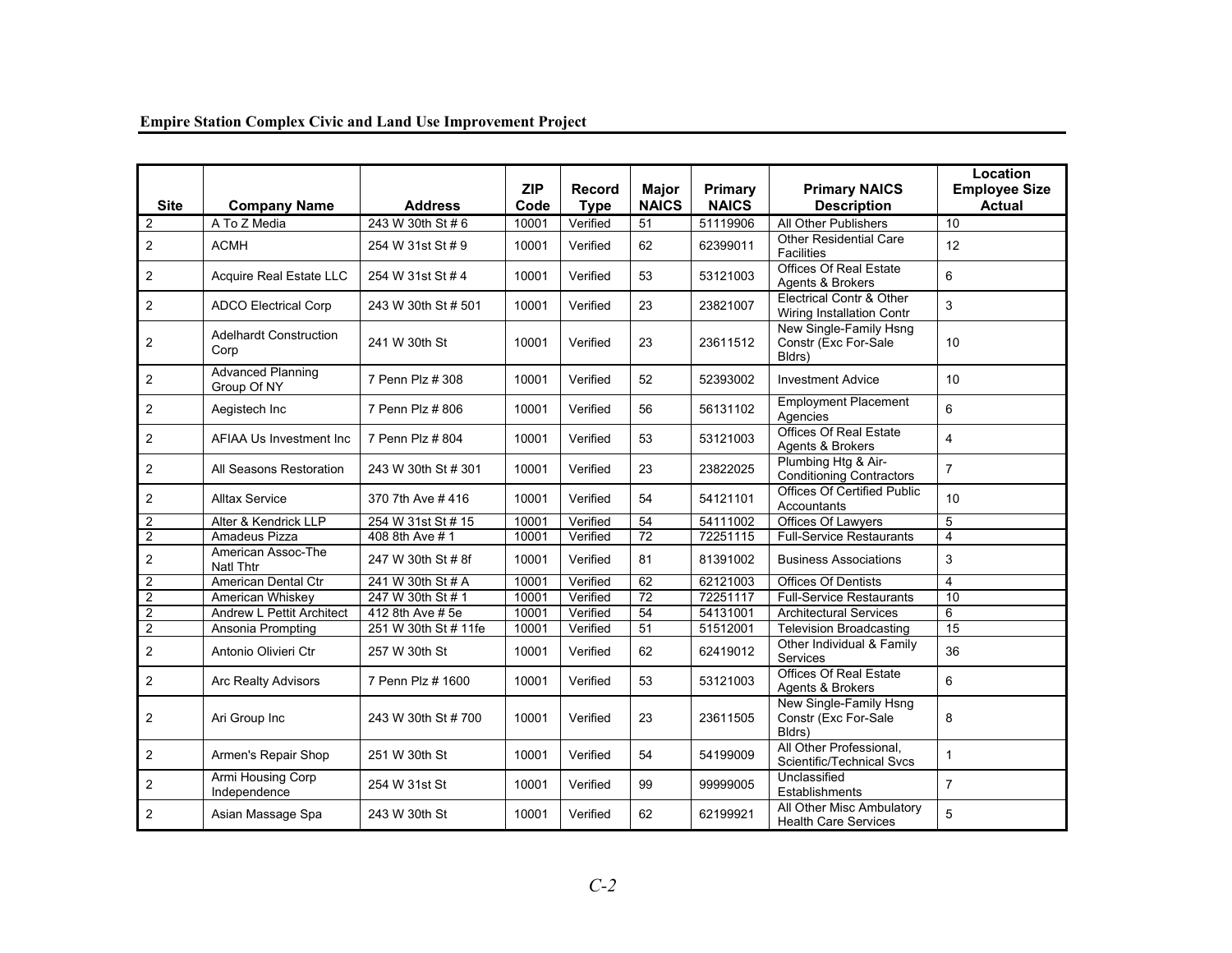| <b>Site</b>             | <b>Company Name</b>                        | <b>Address</b>     | <b>ZIP</b><br>Code | <b>Record</b><br><b>Type</b> | <b>Major</b><br><b>NAICS</b> | Primary<br><b>NAICS</b> | <b>Primary NAICS</b><br><b>Description</b>              | Location<br><b>Employee Size</b><br><b>Actual</b> |
|-------------------------|--------------------------------------------|--------------------|--------------------|------------------------------|------------------------------|-------------------------|---------------------------------------------------------|---------------------------------------------------|
| $\overline{2}$          | Assadi & Marks LLP                         | 7 Penn Plz         | 10001              | Verified                     | $\overline{54}$              | 54111002                | Offices Of Lawyers                                      | 5                                                 |
| $\overline{2}$          | <b>Association For</b><br>Research         | 241 W 30th St      | 10001              | Verified                     | 62                           | 62121003                | <b>Offices Of Dentists</b>                              | $\overline{4}$                                    |
| $\overline{\mathbf{c}}$ | Association-Master<br>Painters             | 370 7th Ave #418   | 10001              | Verified                     | 81                           | 81331908                | Other Social Advocacy<br>Organizations                  | $\overline{2}$                                    |
| $\overline{\mathbf{c}}$ | <b>ATM</b>                                 | 7 Penn Plz         | 10001              | Verified                     | 52                           | 52211001                | <b>Commercial Banking</b>                               | $\Omega$                                          |
| $\overline{2}$          | Attorney-At-Law                            | 408 8th Ave # 5a   | 10001              | Verified                     | 54                           | 54111002                | Offices Of Lawyers                                      | 5                                                 |
| $\overline{c}$          | Avis Rent A Car                            | 220 W 31st St      | 10001              | Verified                     | $\overline{53}$              | 53211101                | Passenger Car Rental                                    | 3                                                 |
| $\overline{2}$          | <b>Bart Elevator Inc</b>                   | 247 W 30th St # 6I | 10001              | Verified                     | 23                           | 23829005                | Other Building Equip<br>Contractors                     | $\overline{4}$                                    |
| $\overline{2}$          | Bernstein & Pinchuck                       | 7 Penn Plz # 830   | 10001              | Verified                     | 54                           | 54121101                | Offices Of Certified Public<br>Accountants              | $\overline{2}$                                    |
| $\overline{2}$          | <b>Bhdm Design</b>                         | 247 W 30th St # 9r | 10001              | Verified                     | 54                           | 54141003                | <b>Interior Design Services</b>                         | 3                                                 |
| $\overline{c}$          | <b>Big Apple Style Furniture</b>           | 259 West 30 Street | 10001              | Fieldwork                    | 44                           | 44211012                | <b>Furniture Stores</b>                                 | 10                                                |
| $\boldsymbol{2}$        | <b>Blarney Stone-NYC</b>                   | 410 8th Ave # 1    | 10001              | Verified                     | $\overline{72}$              | 72251117                | <b>Full-Service Restaurants</b>                         | 13                                                |
| 2                       | <b>Bnei Akiva</b>                          | 7 Penn Plz         | 10001              | Verified                     | 81                           | 81311021                | Religious Organizations                                 | 5                                                 |
| $\overline{2}$          | <b>Brause Realty Inc</b>                   | 254 W 31st St      | 10001              | Verified                     | 53                           | 53121003                | <b>Offices Of Real Estate</b><br>Agents & Brokers       | 6                                                 |
| $\overline{2}$          | Braxton, Lisa M                            | 254 W 31st St # 2  | 10001              | Verified                     | 62                           | 62419036                | Other Individual & Family<br><b>Services</b>            | $\mathbf{1}$                                      |
| $\overline{2}$          | <b>Brixton Design Inc</b>                  | 243 W 30th St      | 10001              | Verified                     | 54                           | 54143006                | <b>Graphic Design Services</b>                          | 4                                                 |
| 2                       | <b>Broadwall Management</b>                | 7 Penn Plz # 11    | 10001              | Verified                     | 53                           | 53121003                | <b>Offices Of Real Estate</b><br>Agents & Brokers       | 60                                                |
| $\boldsymbol{2}$        | <b>Bruce Somerstein Assoc</b><br><b>PC</b> | 7 Penn Plz # 420   | 10001              | Verified                     | 54                           | 54111002                | Offices Of Lawyers                                      | 9                                                 |
| $\overline{2}$          | C W Greene Inc.                            | 247 W 30th St # 6w | 10001              | Verified                     | 23                           | 23821007                | Electrical Contr & Other<br>Wiring Installation Contr   | 6                                                 |
| $\overline{\mathbf{c}}$ | <b>Campus Education</b>                    | 410 8th Ave # 5w   | 10001              | Verified                     | 61                           | 61163001                | Language Schools                                        | 30                                                |
| $\overline{2}$          | Caps Payroll                               | 7 Penn Plz # 601   | 10001              | Verified                     | 54                           | 54121402                | <b>Payroll Services</b>                                 | 13                                                |
| $\overline{2}$          | Cast & Crew<br><b>Entertainment Svc</b>    | 7 Penn Plz # 601   | 10001              | Verified                     | 54                           | 54121402                | Payroll Services                                        | 19                                                |
| 2                       | <b>Center For Frontline</b><br>Retail      | 7 Penn Plz # 14    | 10001              | Verified                     | 45                           | 45399878                | All Other Misc Store<br>Retailers (Exc Tobacco<br>Strs) | 3                                                 |
| $\overline{\mathbf{c}}$ | Cfa Education<br>Foundation Inc            | 370 7th Ave        | 10001              | Verified                     | 61                           | 61171013                | <b>Educational Support</b><br>Services                  | $\overline{4}$                                    |
| $\overline{2}$          | Chelsea Office Systems<br>Inc              | 7 Penn Plz # 810   | 10001              | Verified                     | 51                           | 51121005                | Software Publishers                                     | 3                                                 |
| $\overline{2}$          | Chokehold Management<br><b>LLC</b>         | 251 W 30th St # 3  | 10001              | Verified                     | 56                           | 56111022                | <b>Office Administrative</b><br><b>Services</b>         | 6                                                 |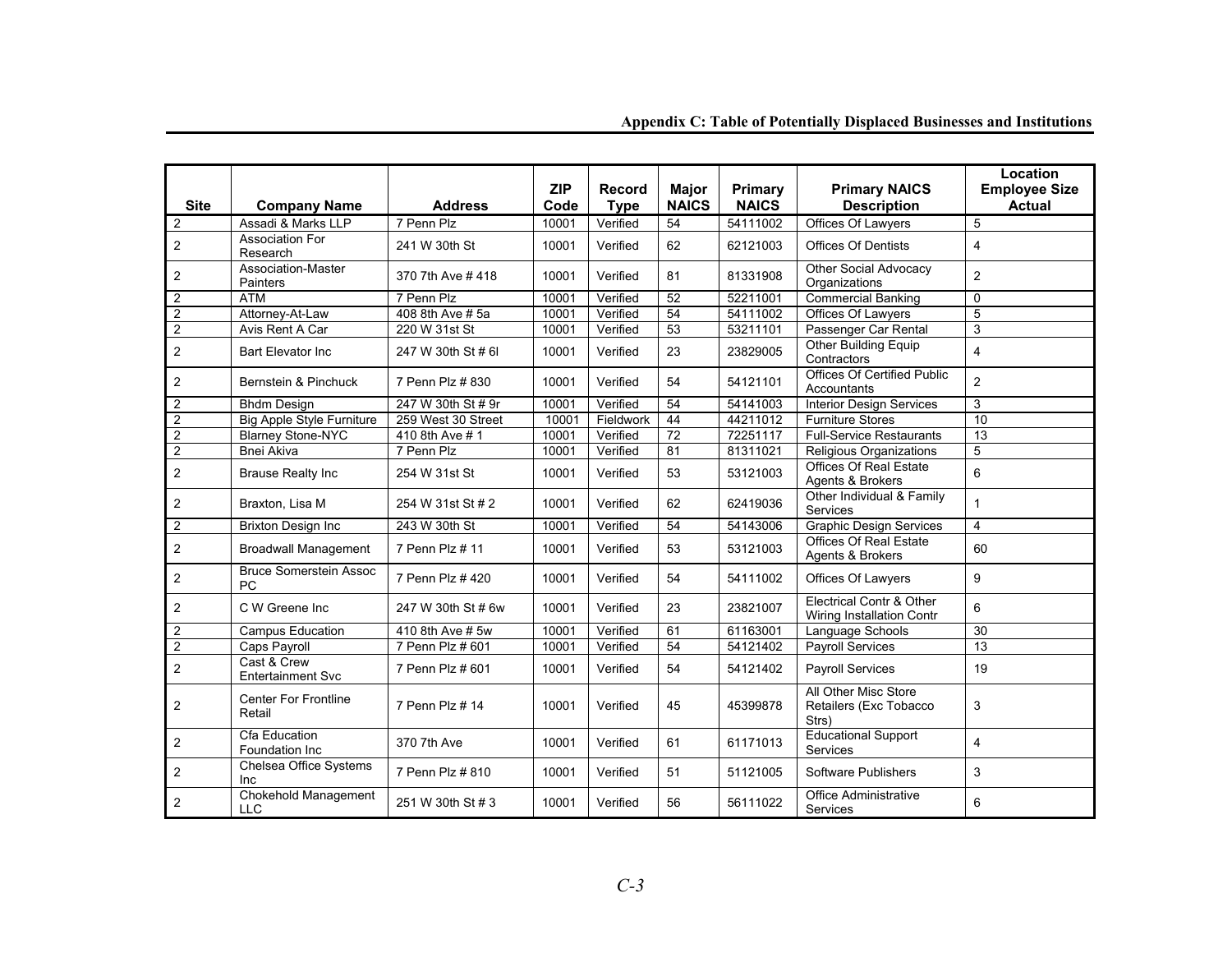| <b>Site</b>             | <b>Company Name</b>                          | <b>Address</b>      | <b>ZIP</b><br>Code | <b>Record</b><br><b>Type</b> | <b>Major</b><br><b>NAICS</b> | Primary<br><b>NAICS</b> | <b>Primary NAICS</b><br><b>Description</b>                      | Location<br><b>Employee Size</b><br><b>Actual</b> |
|-------------------------|----------------------------------------------|---------------------|--------------------|------------------------------|------------------------------|-------------------------|-----------------------------------------------------------------|---------------------------------------------------|
| 2                       | City Frames Inc                              | 259 W 30th St # 5   | 10001              | Verified                     | 45                           | 45399852                | All Other Misc Store<br>Retailers (Exc Tobacco<br>Strs)         | 8                                                 |
| $\overline{2}$          | <b>Clarendon National Ins</b><br>Co          | 7 Penn Plz          | 10001              | Verified                     | 52                           | 52421001                | Insurance Agencies &<br><b>Brokerages</b>                       | 6                                                 |
| $\overline{2}$          | <b>Clifpass Development</b><br><b>Inc</b>    | 370 7th Ave # 1600  | 10001              | Verified                     | 53                           | 53121003                | Offices Of Real Estate<br>Agents & Brokers                      | 6                                                 |
| $\overline{2}$          | Club 412                                     | 412 8th Ave         | 10001              | Verified                     | 71                           | 71112002                | <b>Dance Companies</b>                                          | 3                                                 |
| $\overline{2}$          | Co CPA PC                                    | 370 7th Ave         | 10001              | Verified                     | 54                           | 54121101                | Offices Of Certified Public<br>Accountants                      | 5                                                 |
| $\overline{2}$          | Coligado, Allison J                          | 243 W 30th St # 8   | 10001              | Verified                     | 62                           | 62134001                | Offices-Physical,<br>Occptnl/Speech<br>Thrpsts/Audigsts         | $\mathbf{1}$                                      |
| $\mathbf{2}$            | <b>Computer Overhauls</b>                    | 370 7th Ave # 749   | 10001              | Verified                     | 44                           | 44314241                | <b>Electronic Stores</b>                                        | 10                                                |
| $\overline{2}$          | <b>Computer Professional</b><br>Learning     | 410 8th Ave         | 10001              | Verified                     | 61                           | 61142001                | <b>Computer Training</b>                                        | 8                                                 |
| $\overline{2}$          | Concepts In Staffing Inc                     | 254 W 31st St # 6   | 10001              | Verified                     | 56                           | 56131102                | <b>Employment Placement</b><br>Agencies                         | 60                                                |
| 2                       | <b>Control Solutions Group</b><br><b>Inc</b> | 7 Penn Plz # 908    | 10001              | Verified                     | 42                           | 42373018                | Warm Air Heating & A/C<br>Equip & Supls Mrchnt<br><b>Whlsrs</b> | 15                                                |
| $\overline{2}$          | Council Of Family &<br>Child Care            | 254 W 31st St # 5   | 10001              | Verified                     | 62                           | 62441003                | Child Day Care Services                                         | 10                                                |
| $\overline{2}$          | Curcio-Cohen Cpas PC<br>ls                   | 7 Penn Plz # 1500   | 10001              | Verified                     | 54                           | 54121101                | <b>Offices Of Certified Public</b><br>Accountants               | $\overline{7}$                                    |
| $\boldsymbol{2}$        | D & D Elevator<br>Maintenance Inc            | 247 W 30th St # 2   | 10001              | Verified                     | 23                           | 23829005                | Other Building Equip<br>Contractors                             | 3                                                 |
| $\overline{2}$          | D P Cigars Corp                              | 265 W 30th St # 2   | 10001              | Verified                     | 45                           | 45399102                | <b>Tobacco Stores</b>                                           | $\mathbf{1}$                                      |
| $\overline{2}$          | Dankner Associates                           | 370 7th Ave         | 10001              | Verified                     | 53                           | 53111002                | Lessors Of Residential<br><b>Buildings &amp; Dwellings</b>      | 8                                                 |
| $\overline{\mathbf{c}}$ | Dependable Transport-<br>Messenger           | 410 8th Ave # 3     | 10001              | Verified                     | 51                           | 51919020                | All Other Information<br><b>Services</b>                        | 50                                                |
| $\overline{2}$          | Diabetes Research Inst<br>Fndtn              | 259 W 30th St # 401 | 10001              | Verified                     | 54                           | 54171518                | Research & Devmnt-<br><b>Physical Engineering Life</b><br>Sci   | $\overline{2}$                                    |
| $\overline{2}$          | Dynamic Psychological<br>Svc                 | 247 W 30th St # 10r | 10001              | Verified                     | 62                           | 62111107                | Offices Of Physicians (Exc<br><b>Mental Health Specs)</b>       | 3                                                 |
| 2                       | Edgar Cayce<br>Organization                  | 241 W 30th St # 2   | 10001              | Verified                     | 81                           | 81341018                | Civil & Social<br>Organizations                                 | 20                                                |
| $\overline{2}$          | Empire Condominium Inc                       | 408 8th Ave # 206   | 10001              | Verified                     | 53                           | 53111004                | Lessors Of Residential<br><b>Buildings &amp; Dwellings</b>      | 8                                                 |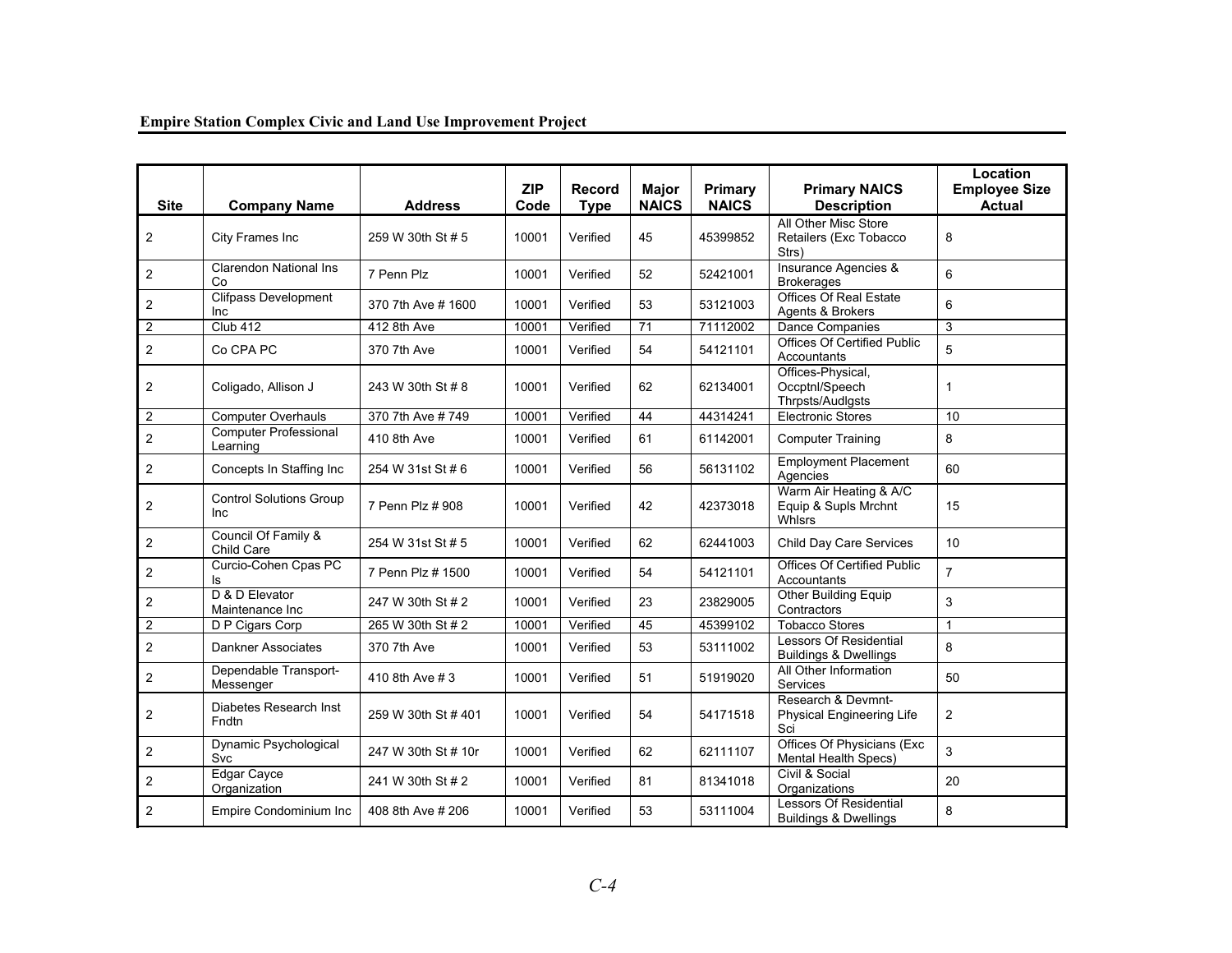| <b>Site</b>    | <b>Company Name</b>                       | <b>Address</b>       | <b>ZIP</b><br>Code | <b>Record</b><br><b>Type</b> | <b>Major</b><br><b>NAICS</b> | Primary<br><b>NAICS</b> | <b>Primary NAICS</b><br><b>Description</b>               | Location<br><b>Employee Size</b><br><b>Actual</b> |
|----------------|-------------------------------------------|----------------------|--------------------|------------------------------|------------------------------|-------------------------|----------------------------------------------------------|---------------------------------------------------|
| $\overline{2}$ | Emunah Of America-<br><b>National Ofc</b> | 370 7th Ave # 205    | 10001              | Verified                     | 81                           | 81331104                | <b>Human Rights</b><br>Organizations                     | 15                                                |
| $\overline{2}$ | Erez Sabag Studios Inc                    | 251 W 30th St # 5fw  | 10001              | Verified                     | 54                           | 54192121                | Photography Studios,<br>Portrait                         | $\overline{2}$                                    |
| $\overline{2}$ | Erika Groeschel Inc                       | 370 7th Ave          | 10001              | Verified                     | 71                           | 71141006                | Agents & Managers For<br><b>Public Figures</b>           | $\mathbf{1}$                                      |
| $\overline{2}$ | Estimize                                  | 251 W 30th St #6     | 10001              | Verified                     | 51                           | 51791903                | All Other<br>Telecommunications                          | $\mathbf{3}$                                      |
| $\overline{2}$ | Estreich & Co                             | 7 Penn Plz # 14      | 10001              | Verified                     | 53                           | 53121003                | <b>Offices Of Real Estate</b><br>Agents & Brokers        | 10                                                |
| $\overline{2}$ | <b>Euroco Costumes Inc</b>                | 247 W 30th St # 12   | 10001              | Verified                     | 44                           | 44819010                | <b>Other Clothing Stores</b>                             | 8                                                 |
| $\overline{2}$ | <b>Extended Home Care</b>                 | 370 7th Ave          | 10001              | Verified                     | 62                           | 62161001                | Home Health Care<br>Services                             | 20                                                |
| $\overline{2}$ | Falk North America LLC                    | 254 W 31st St # 12   | 10001              | Verified                     | 23                           | 23611505                | New Single-Family Hsng<br>Constr (Exc For-Sale<br>Bldrs) | 8                                                 |
| $\overline{2}$ | Farmina Pet Food USA                      | 259 W 30th St # 1502 | 10001              | Verified                     | 45                           | 45391003                | Pet & Pet Supplies Stores                                | $\overline{2}$                                    |
| $\overline{2}$ | Fast Office Inc                           | 254 W 31st St # 13   | 10001              | Verified                     | 44                           | 44211012                | <b>Furniture Stores</b>                                  | 5                                                 |
| $\overline{2}$ | Feil Organization                         | 7 Penn Plz           | 10001              | Verified                     | 53                           | 53121003                | <b>Offices Of Real Estate</b><br>Agents & Brokers        | 6                                                 |
| $\overline{2}$ | Feil Organization                         | 370 7th Ave          | 10001              | Verified                     | 81                           | 81341018                | Civil & Social<br>Organizations                          | 5                                                 |
| $\overline{2}$ | Fig & Olive USA Inc                       | 254 W 31st St # 7    | 10001              | Verified                     | 72                           | 72231009                | <b>Food Service Contractors</b>                          | 9                                                 |
| $\overline{2}$ | Food 52 Inc                               | 251 W 30th St # 12aw | 10001              | Verified                     | 61                           | 61169933                | All Other Miscellaneous<br>Schools & Instruction         | 8                                                 |
| $\overline{2}$ | Fort Apache Studio Grin<br>Stylez         | 412 8th Ave # 2      | 10001              | Verified                     | 81                           | 81219923                | <b>Other Personal Care</b><br>Services                   | $\overline{4}$                                    |
| $\overline{2}$ | <b>Fresh Direct</b>                       | 370 7th Ave          | 10001              | Verified                     | 44                           | 44511003                | Supermarkets/Other<br>Grocery (Exc<br>Convenience) Strs  | $\overline{4}$                                    |
| $\overline{2}$ | Gardenia Deli                             | 404 8 Avenue         | 10001              | Fieldwork                    | 72                           | 72251117                | <b>Full-Service Restaurants</b>                          | $\overline{7}$                                    |
| $\overline{2}$ | <b>Geotext Translations Inc.</b>          | 259 W 30th St # 17   | 10001              | Verified                     | 54                           | 54193001                | Translation & Interpretation<br><b>Services</b>          | 40                                                |
| $\overline{2}$ | <b>Girls Are Great</b><br>Production      | 408 8th Ave          | 10001              | Verified                     | 54                           | 54143006                | <b>Graphic Design Services</b>                           | $\mathbf{3}$                                      |
| $\overline{c}$ | Glassman, Kenneth J<br>Aty                | 7 Penn Plz # 1606    | 10001              | Verified                     | 54                           | 54111002                | Offices Of Lawyers                                       | $\overline{2}$                                    |
| $\overline{2}$ | <b>Grant Wilfley Casting Inc</b>          | 241 W 30th St #4     | 10001              | Verified                     | 56                           | 56131120                | <b>Employment Placement</b><br>Agencies                  | $\overline{\mathbf{4}}$                           |
| 2              | Greater Lakeside Corp<br>Inc              | 370 7th Ave # 618    | 10001              | Verified                     | 53                           | 53121003                | <b>Offices Of Real Estate</b><br>Agents & Brokers        | 60                                                |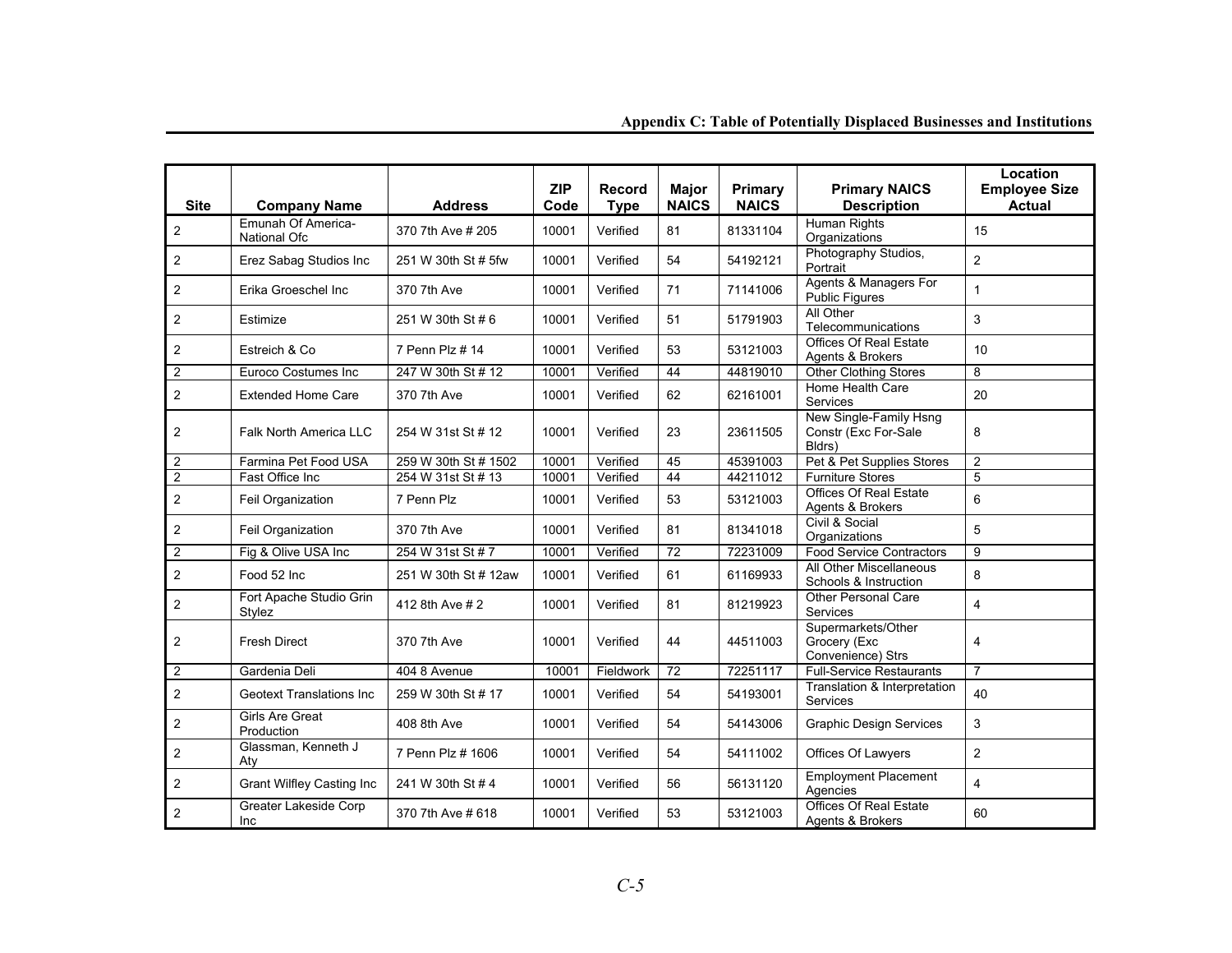|  | <b>Empire Station Complex Civic and Land Use Improvement Project</b> |
|--|----------------------------------------------------------------------|

| <b>Site</b>      | <b>Company Name</b>                      | <b>Address</b>      | <b>ZIP</b><br>Code | <b>Record</b><br><b>Type</b> | <b>Major</b><br><b>NAICS</b> | Primary<br><b>NAICS</b> | <b>Primary NAICS</b><br><b>Description</b>                     | Location<br><b>Employee Size</b><br><b>Actual</b> |
|------------------|------------------------------------------|---------------------|--------------------|------------------------------|------------------------------|-------------------------|----------------------------------------------------------------|---------------------------------------------------|
| $\overline{2}$   | <b>Greenberg Farrow</b>                  | 251 W 30th St # 10  | 10001              | Verified                     | 54                           | 54131006                | <b>Architectural Services</b>                                  | 40                                                |
| 2                | <b>Gruber Palumberi Fried</b><br>Raffale | 7 Penn Plz # 310    | 10001              | Verified                     | 54                           | 54121101                | Offices Of Certified Public<br>Accountants                     | 20                                                |
| 2                | Gs Engineering PC                        | 243 W 30th St #401  | 10001              | Verified                     | 23                           | 23611512                | New Single-Family Hsng<br>Constr (Exc For-Sale<br>Bldrs)       | $\mathbf 1$                                       |
| 2                | <b>Guilford Publications Inc.</b>        | 370 7th Ave # 1200  | 10001              | Verified                     | 51                           | 51119908                | All Other Publishers                                           | 65                                                |
| 2                | <b>Guitar Lessons NYC</b>                | 251 W 30th St # 3   | 10001              | Verified                     | 45                           | 45114008                | Musical Instrument &<br><b>Supplies Stores</b>                 | $\overline{2}$                                    |
| $\overline{2}$   | Hankin & Mazel Plcc                      | 7 Penn Plz # 1602   | 10001              | Verified                     | 54                           | 54111002                | Offices Of Lawyers                                             | 6                                                 |
| 2                | Hb Communications Inc.                   | 247 W 30th St       | 10001              | Verified                     | 51                           | 51791901                | All Other<br>Telecommunications                                | 5                                                 |
| $\overline{2}$   | Heimer Engineering PC                    | 370 7th Ave # 814   | 10001              | Verified                     | 54                           | 54133016                | <b>Engineering Services</b>                                    | 10                                                |
| $\overline{2}$   | Herb-N-Peach                             | 251 W 30th St # 8rw | 10001              | Verified                     | 72                           | 72251117                | <b>Full-Service Restaurants</b>                                | 10                                                |
| $\overline{2}$   | Heritage Architecture                    | 243 W 30th St # 9   | 10001              | Verified                     | 54                           | 54131001                | <b>Architectural Services</b>                                  | 6                                                 |
| $\overline{c}$   | Herman Wolfson & Co                      | 7 Penn Plz # 310    | 10001              | Verified                     | 54                           | 54121101                | <b>Offices Of Certified Public</b><br>Accountants              | 3                                                 |
| 2                | <b>HHM</b>                               | 254 W 31st St # 800 | 10001              | Verified                     | 72                           | 72111001                | Hotels (Except Casino<br>Hotels) & Motels                      | 20                                                |
| 2                | Hiyee Realty Corp                        | 408 8th Ave # 206   | 10001              | Verified                     | 53                           | 53121005                | <b>Offices Of Real Estate</b><br>Agents & Brokers              | $\overline{2}$                                    |
| $\overline{2}$   | <b>Hochberg Contracting</b><br>Mgmt      | 243 W 30th St # 7   | 10001              | Verified                     | 54                           | 54161401                | Process, Physical<br><b>Distr/Logistics Consulting</b><br>Svcs | 5                                                 |
| 2                | Housing & Svc Inc                        | 243 W 30th St # 2   | 10001              | Verified                     | 81                           | 81331104                | Human Rights<br>Organizations                                  | 12                                                |
| $\overline{2}$   | Ikon Business Group Inc                  | 259 W 30th St       | 10001              | Verified                     | 42                           | 42342015                | <b>Office Equipment Merchant</b><br>Wholesalers                | 13                                                |
| 2                | IMP Plumbing & Heating                   | 412 8th Ave #7      | 10001              | Verified                     | 23                           | 23822025                | Plumbing Htg & Air-<br><b>Conditioning Contractors</b>         | 8                                                 |
| 2                | Ingage                                   | 7 Penn Plz # 1112   | 10001              | Verified                     | 51                           | 51121005                | <b>Software Publishers</b>                                     | 16                                                |
| 2                | Internap Network Svc                     | 7 Penn Plz # 1701   | 10001              | Verified                     | 54                           | 54151905                | <b>Other Computer Related</b><br>Services                      | 9                                                 |
| $\overline{2}$   | <b>International Union</b>               | 370 7th Ave # 501   | 10001              | Verified                     | 81                           | 81393001                | Labor Unions & Similar<br><b>Labor Organizations</b>           | 60                                                |
| $\overline{c}$   | Internet Shipping Group<br><b>LLC</b>    | 370 7th Ave         | 10001              | Verified                     | 48                           | 48851006                | Freight Transportation<br>Arrangement                          | 5                                                 |
| $\boldsymbol{2}$ | <b>IPPOLITA</b>                          | 259 W 30th St # 10  | 10001              | Verified                     | 44                           | 44831013                | Jewelry Stores                                                 | 35                                                |
| $\overline{2}$   | J B Murphy Assoc                         | 7 Penn Plz # 905    | 10001              | Verified                     | 52                           | 52421001                | Insurance Agencies &<br><b>Brokerages</b>                      | 4                                                 |
| $\overline{2}$   | J E Levine Builder Inc                   | 7 Penn Plz # 6b     | 10001              | Verified                     | 23                           | 23721005                | <b>Land Subdivision</b>                                        | 40                                                |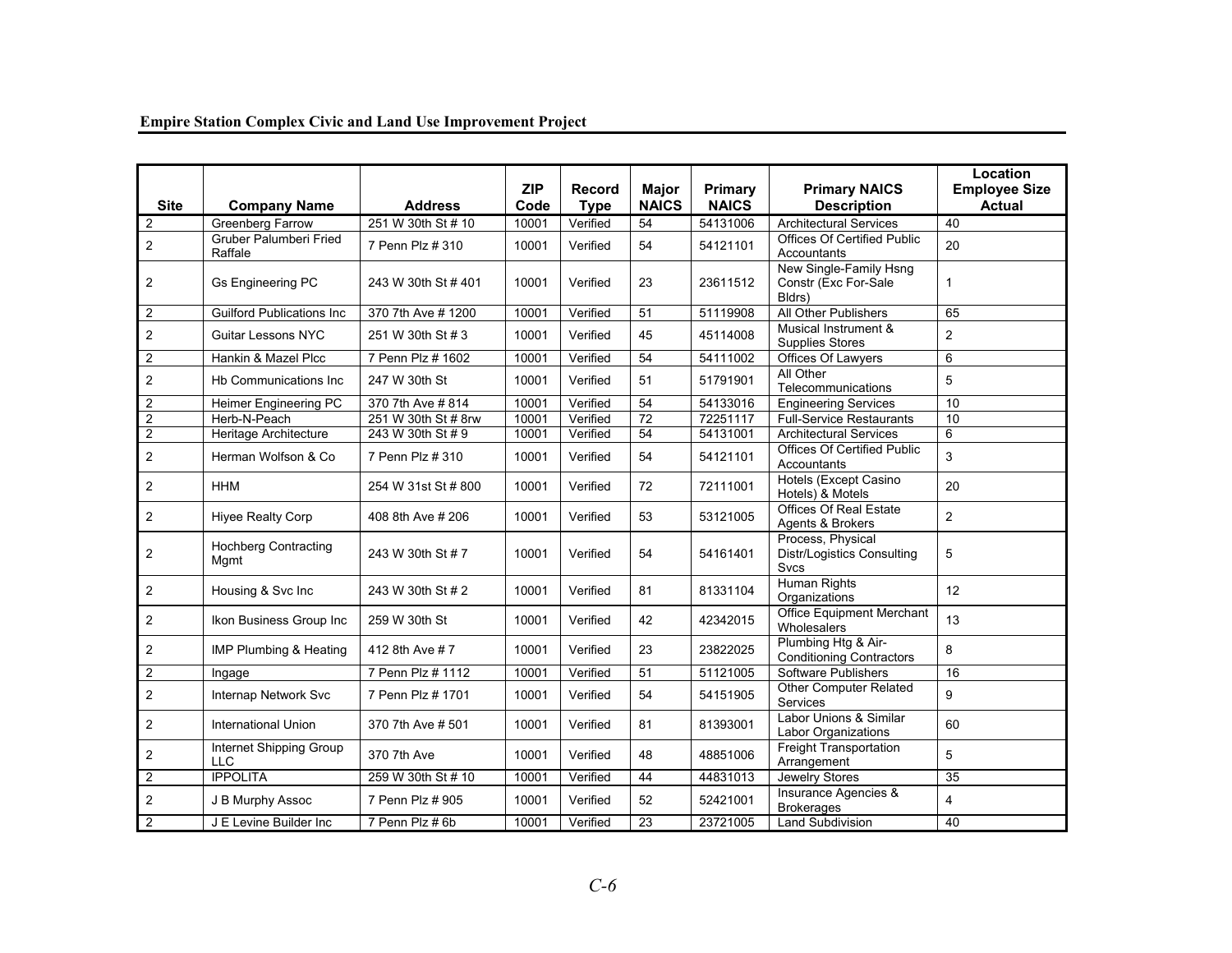#### **Site Company Name Address**<br>Jeffrey Management 270.7th Ave # 64 **ZIP Code Record Type Major NAICS Primary NAICS Primary NAICS Description Location Employee Size Actual** 2 Jeffrey Management 370 7th Ave # 618 10001 Verified 53 53121005 Offices Of Real Estate 50<br>Corp Corp 370 7th Ave # 618 10001 Verified 53 53121005 Agents & Brokers JLC Environmental 243 W 30th St # 701 10001 Verified 54 54171416 Research-Devmnt In Biotechnology (Except 10<br>Consultant Consultant 2 | John E Osborn PC | 7 Penn Plz # 914 | 10001 | Verified | 54 | 54111002 | Offices Of Lawyers | 15 <sup>2</sup>Joseph Monaco Law Office 7 Penn Plz # 1604 10001 Verified 54 54111002 Offices Of Lawyers 1 2 Juice Shop 7 Penn Plz # 4 10001 Verified 72 72251117 Full-Service Restaurants 10 2 Just Pho 252 West 31 Street 10001 Fieldwork 72 72251117 Full-Service Restaurants 3 2 Justin Towers LTD 251 W 30th St 10001 Verified 53 53111002 Lessors Of Residential 8 2 K C Engineering 370 7th Ave # 1705 10001 Verified 54 54133016 Engineering Services 20 2 KATZ Sapper Miller  $\begin{array}{|c|c|c|c|c|}\hline\end{array}$  7 Penn Plz # 1500  $\begin{array}{|c|c|c|c|}\hline\end{array}$  10001  $\begin{array}{|c|c|c|}\hline\end{array}$  54  $\begin{array}{|c|c|c|}\hline\end{array}$  54121101  $\begin{array}{|c|c|c|}\hline\end{array}$  Accountants  $\begin{array}{|c|c|c|}\hline\end{array}$  5 2 KATZ, Michael CPA  $\begin{array}{|c|c|c|c|c|c|}\n\end{array}$  370 7th Ave # 222  $\begin{array}{|c|c|c|c|}\n\end{array}$  Verified  $\begin{array}{|c|c|c|c|}\n\end{array}$  54121101  $\begin{array}{|c|c|c|}\n\end{array}$  Accountants  $\begin{array}{|c|c|c|}\n\end{array}$  2 2 Ken & Dana Design LLC 243 W 30th St # 10 10001 Verified 23 23621002 Industrial Building Construction 4 2 Renmore Housing 243 W 30th St 10001 Verified 99 99999005 Unclassified 7<br>Devmnt Fund 243 W 30th St 10001 Verified 99 99999005 Establishments 2 KORE Software Inc 259 W 30th St # 16 10001 Verified 51 51121005 Software Publishers 16 2 Kw Property Mgmt & 254 W 31st St # 6 10001 Verified 53 53121005 Offices Of Real Estate 25<br>Consitng Consters 25 2 | LA-Tel Inc | 370 7th Ave | 10001 | Verified | 44 | 44314223 | Electronic Stores  $13$ 2 Law Office Of Lauren K 370 7th Ave 10001 Verified 54 54111002 Offices Of Lawyers 5 2 Life Source Irrigation 247 W 30th St # 1  $\bigg| 10001 \bigg|$  Verified  $\bigg| 42 \bigg| 42382016 \bigg| 8$  Equip Merchant Whlsrs  $\bigg| 4$ 2 Lynne Mackey 243 W 30th St # 500 10001 Verified 44 44819010 Other Clothing Stores 8<br>2 Lyon Collection Svc Inc 370 7th Ave # 815 10001 Verified 56 56144002 Collection Agencies 7 2 Lyon Collection Svc Inc 370 7th Ave # 815 10001 Verified 56 56144002 Collection Agencies<br>2 Mail Room Solutions 7 Penn Plz 10001 Verified 54 54186007 Direct Mail Advertisin

#### **Appendix C: Table of Potentially Displaced Businesses and Institutions**

Mail Room Solutions 7 Penn Plz 10001 Verified 54 54186007 Direct Mail Advertising 4

2 Mane Beauty Corp 412 8th Ave # 2 10001 Verified 81 81211202 Beauty Salons 4<br>2 11 22 Mane Beauty Corp 412 8th Ave # 2 10001 Verified 81 81211202 Beauty Salons 4 2 Manger & Co 7 Penn Plz # 310  $\Big| 10001 \Big|$  Verified  $\Big| 54 \Big| 54121101 \Big|$  Accountants  $\Big| 7 \Big|$ 2 Manhattan Concert 251 W 30th St # 2 10001 Verified 56 56149901 All Other Business Support 6<br>Productions 2 Manhattan Financial 7 Penn Plz # 1700 10001 Verified 52 52393002 Investment Advice 1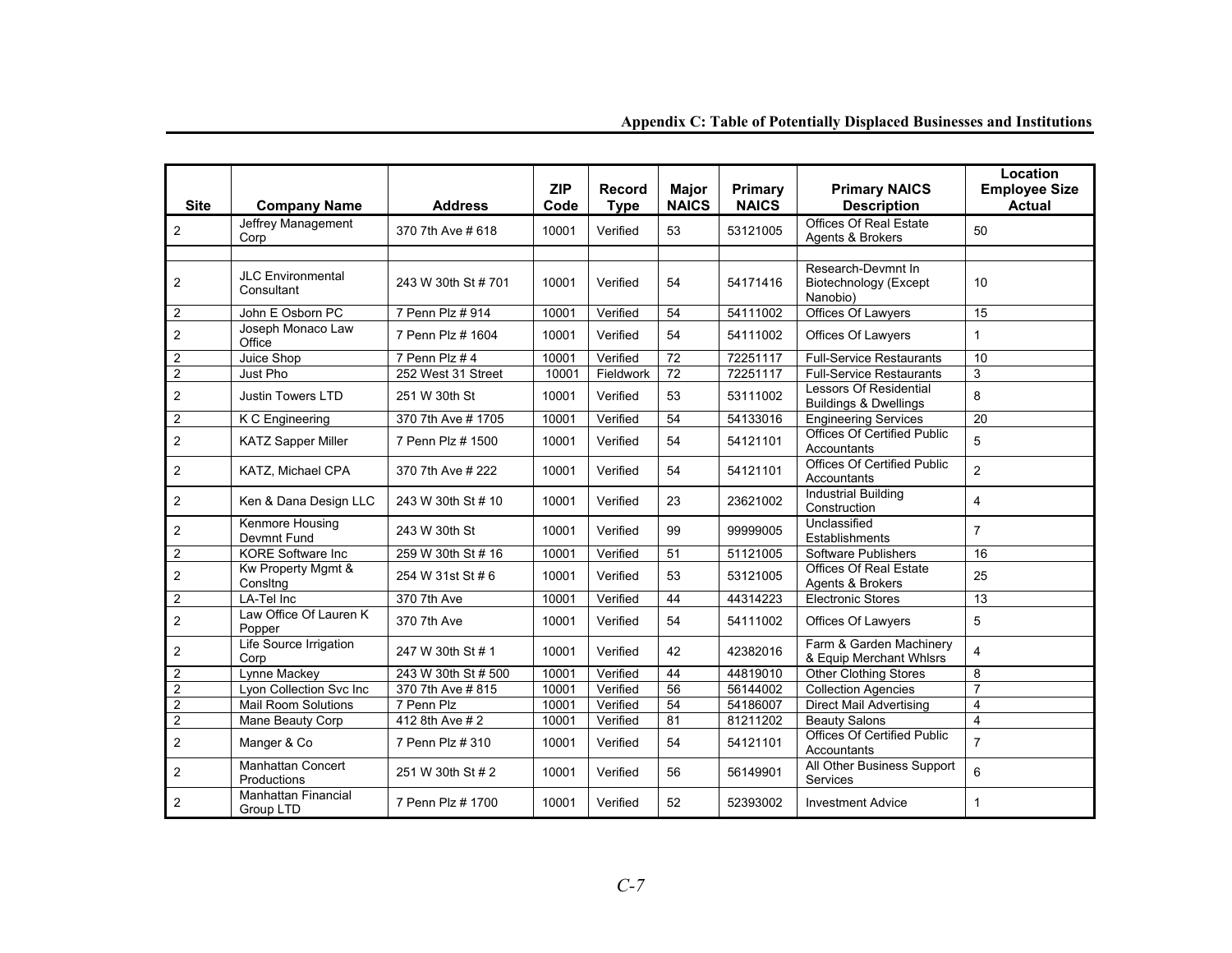| <b>Site</b>             | <b>Company Name</b>                         | <b>Address</b>      | <b>ZIP</b><br>Code | <b>Record</b><br><b>Type</b> | Major<br><b>NAICS</b> | Primary<br><b>NAICS</b> | <b>Primary NAICS</b><br><b>Description</b>                     | Location<br><b>Employee Size</b><br><b>Actual</b> |
|-------------------------|---------------------------------------------|---------------------|--------------------|------------------------------|-----------------------|-------------------------|----------------------------------------------------------------|---------------------------------------------------|
| $\overline{2}$          | Marcum Bernstein &<br>Pinchuk               | 7 Penn Plz # 830    | 10001              | Verified                     | 54                    | 54121101                | <b>Offices Of Certified Public</b><br>Accountants              | 10                                                |
| 2                       | Mechanical<br>Technologies                  | 259 W 30th St # 801 | 10001              | Verified                     | 52                    | 52391001                | Miscellaneous<br>Intermediation                                | 9                                                 |
| $\overline{c}$          | <b>Medhat Salam Assoc</b>                   | 241 W 30th St # 6   | 10001              | Verified                     | 54                    | 54131001                | <b>Architectural Services</b>                                  | $\overline{7}$                                    |
| $\overline{c}$          | Medicine Lodge Clinic                       | 241 W 30th St # 601 | 10001              | Verified                     | 62                    | 62111107                | Offices Of Physicians (Exc<br>Mental Health Specs)             | 8                                                 |
| $\overline{2}$          | Medsite Inc.                                | 370 7th Ave # 1101  | 10001              | Verified                     | 99                    | 99999004                | Unclassified<br>Establishments                                 | 100                                               |
| $\overline{2}$          | Merrill R Cohen & Assoc                     | 7 Penn Plz # 1602   | 10001              | Verified                     | 54                    | 54111002                | Offices Of Lawyers                                             | 5                                                 |
| $\overline{2}$          | Michael Adest & Co                          | 7 Penn Plz          | 10001              | Verified                     | 54                    | 54121101                | <b>Offices Of Certified Public</b><br>Accountants              | 5                                                 |
| $\overline{2}$          | <b>Middlemarch Films</b>                    | 247 W 30th St # 7I  | 10001              | Verified                     | 71                    | 71119007                | Other Performing Arts<br>Companies                             | 5                                                 |
| $\overline{2}$          | Mitchell D Kessler Atty At<br>Law           | 7 Penn Plz # 720    | 10001              | Verified                     | 54                    | 54111002                | Offices Of Lawyers                                             | $\mathbf{1}$                                      |
| $\overline{2}$          | <b>Mobiquity Inc</b>                        | 254 W 31st St # 2   | 10001              | Verified                     | 51                    | 51121005                | Software Publishers                                            | $\overline{16}$                                   |
| $\overline{2}$          | Molly Wee Pub                               | 402 8th Ave # 1     | 10001              | Verified                     | 72                    | 72251117                | <b>Full-Service Restaurants</b>                                | 10                                                |
| $\overline{2}$          | Music Corp Schott                           | 254 W 31st St # 15  | 10001              | Verified                     | 51                    | 51224002                | Sound Recording Studios                                        | 5                                                 |
|                         |                                             |                     |                    |                              |                       |                         |                                                                |                                                   |
| $\overline{c}$          | Nassimi Realty Corp                         | 370 7th Ave # 1700  | 10001              | Verified                     | 53                    | 53121003                | Offices Of Real Estate<br>Agents & Brokers                     | 6                                                 |
| $\overline{2}$          | National Hemophilia<br>Foundation           | 7 Penn Plz # 1204   | 10001              | Verified                     | 62                    | 62199921                | All Other Misc Ambulatory<br><b>Health Care Services</b>       | 41                                                |
| $\overline{2}$          | New York City Guitar<br>School              | 251 W 30th St # 7   | 10001              | Verified                     | 61                    | 61161005                | Fine Art Schools                                               | 40                                                |
| $\overline{\mathbf{c}}$ | <b>New York Dance Studios</b><br><b>Inc</b> | 412 8th Ave         | 10001              | Verified                     | 61                    | 61161011                | Fine Art Schools                                               | 5                                                 |
| $\overline{2}$          | New York Restoration<br>Project             | 254 W 31st St # 10  | 10001              | Verified                     | 81                    | 81331908                | Other Social Advocacy<br>Organizations                         | 40                                                |
| $\overline{\mathbf{c}}$ | North Star Contracting<br>Group             | 370 7th Ave # 1803  | 10001              | Verified                     | 54                    | 54171416                | Research-Devmnt In<br><b>Biotechnology</b> (Except<br>Nanobio) | 12                                                |
| $\mathbf{2}$            | North Star Demo &<br>Remediation            | 370 7th Ave # 1803  | 10001              | Verified                     | 23                    | 23891015                | <b>Site Preparation</b><br>Contractors                         | 40                                                |
| $\overline{2}$          | Northstar Services Inc                      | 370 7th Ave # 1803  | 10001              | Verified                     | 55                    | 55111201                | Offices Of Other Holding<br>Companies                          | 5                                                 |
| $\overline{2}$          | Oasis A Paychex Co                          | 7 Penn Plz # 305    | 10001              | Verified                     | 52                    | 52399109                | Trust, Fiduciary & Custody<br><b>Activities</b>                | 5                                                 |
| $\boldsymbol{2}$        | Office-The Contract<br>Arbitrator           | 7 Penn Plz # 301    | 10001              | Verified                     | 81                    | 81331908                | <b>Other Social Advocacy</b><br>Organizations                  | $\overline{2}$                                    |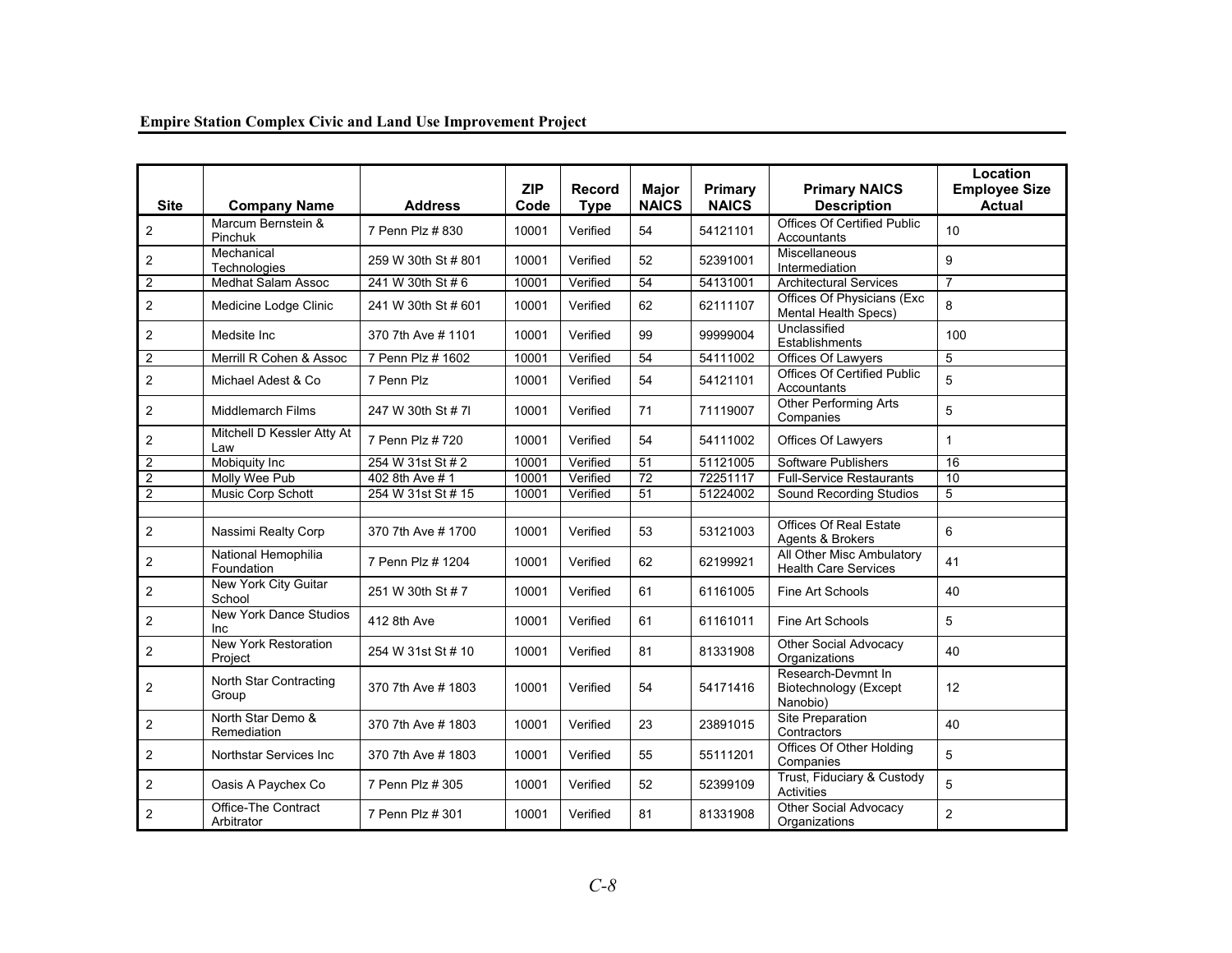| <b>Site</b>             | <b>Company Name</b>                   | <b>Address</b>      | <b>ZIP</b><br>Code | <b>Record</b><br><b>Type</b> | Major<br><b>NAICS</b> | Primary<br><b>NAICS</b> | <b>Primary NAICS</b><br><b>Description</b>                             | Location<br><b>Employee Size</b><br><b>Actual</b> |
|-------------------------|---------------------------------------|---------------------|--------------------|------------------------------|-----------------------|-------------------------|------------------------------------------------------------------------|---------------------------------------------------|
| 2                       | Omega Educational<br>Consulting       | 370 7th Ave #420    | 10001              | Verified                     | 61                    | 61171003                | <b>Educational Support</b><br><b>Services</b>                          | 3                                                 |
| 2                       | <b>Painting Industry</b><br>Promotion | 370 7th Ave #418    | 10001              | Verified                     | 23                    | 23832003                | Painting & Wall Covering<br>Contractors                                | $\overline{2}$                                    |
| 2                       | Panda Express                         | 414 8th Ave         | 10001              | Verified                     | 72                    | 72251301                | Limited-Service<br><b>Restaurants</b>                                  | 12                                                |
| 2                       | Paradox Pictures Inc                  | 7 Penn Plz # 830    | 10001              | Verified                     | 45                    | 45399853                | All Other Misc Store<br>Retailers (Exc Tobacco<br>Strs)                | 4                                                 |
| $\overline{c}$          | Peekamoose Guitars &<br>Repairs       | 251 W 30th St # 7fm | 10001              | Verified                     | 45                    | 45114008                | Musical Instrument &<br><b>Supplies Stores</b>                         | 5                                                 |
| 2                       | <b>Picture Perfect</b>                | 254 W 31st St # 13  | 10001              | Verified                     | 42                    | 42399019                | Other Miscellaneous<br>Durable Goods Merchant<br><b>Whlsrs</b>         | $\overline{7}$                                    |
| $\overline{2}$          | Plastics Technology                   | 7 Penn Plz # 1003   | 10001              | Verified                     | 51                    | 51112006                | <b>Periodical Publishers</b>                                           | 6                                                 |
| $\overline{2}$          | Play It Production                    | 259 W 30th St # 302 | 10001              | Verified                     | 45                    | 45111055                | <b>Sporting Goods Stores</b>                                           | 5                                                 |
| 2                       | Playscripts Inc                       | 7 Penn Plz # 904    | 10001              | Verified                     | 71                    | 71141005                | Agents & Managers For<br>Public Figures                                | 5                                                 |
| $\mathbf{2}$            | Playscripts Inc                       | 370 7th Ave         | 10001              | Verified                     | 71                    | 71151005                | Independent Artists,<br>Writers & Performers                           | 3                                                 |
| $\mathbf{2}$            | Polaris Images                        | 259 W 30th St # 803 | 10001              | Verified                     | 54                    | 54192121                | Photography Studios,<br>Portrait                                       | 8                                                 |
| $\overline{c}$          | Porter Levay & Rose Inc               | 7 Penn Plz # 810    | 10001              | Verified                     | 54                    | 54182004                | <b>Public Relations Agencies</b>                                       | $\overline{4}$                                    |
| $\overline{2}$          | <b>Premier Courier Svc</b>            | 410 8th Ave # 3     | 10001              | Verified                     | 49                    | 49211002                | Couriers & Express<br><b>Delivery Services</b>                         | 12                                                |
| $\overline{2}$          | Progressive Credit Union              | 370 7th Ave         | 10001              | Verified                     | 52                    | 52213003                | <b>Credit Unions</b>                                                   | 5                                                 |
| $\overline{2}$          | <b>Protax Consulting Svc</b>          | 7 Penn Plz # 416    | 10001              | Verified                     | 54                    | 54121101                | <b>Offices Of Certified Public</b><br>Accountants                      | 5                                                 |
| $\overline{c}$          | Psychic NYC Jesse<br><b>Bravo</b>     | 241 W 30th St # 2   | 10001              | Verified                     | 81                    | 81299041                | All Other Personal<br>Services                                         | $\overline{2}$                                    |
| $\overline{\mathbf{c}}$ | Purple Rice Korean<br>Kitchen         | 263 West 30 Street  | 10001              | Fieldwork                    | 72                    | 72251117                | <b>Full-Service Restaurants</b>                                        | 5                                                 |
| $\overline{c}$          | Quovo                                 | 251 W 30th St # 16  | 10001              | Verified                     | 52                    | 52393002                | <b>Investment Advice</b>                                               | 10                                                |
| 2                       | <b>Radio Partner</b>                  | 243 W 30th St # 8   | 10001              | Verified                     | 42                    | 42369026                | Other Electronic Parts &<br><b>Equipment Merchant</b><br><b>Whlsrs</b> | 12                                                |
| $\overline{c}$          | Rcg Longview Partners II              | 7 Penn Plz # 14     | 10001              | Verified                     | 52                    | 52229202                | <b>Real Estate Credit</b>                                              | 10                                                |
| $\overline{2}$          | Rcglv Debt V REIT LP                  | 7 Penn Plz # 512    | 10001              | Verified                     | 81                    | 81219901                | <b>Other Personal Care</b><br><b>Services</b>                          | 15                                                |
| $\overline{c}$          | Retail Wholesale-Dept<br>Store        | 370 7th Ave # 501   | 10001              | Verified                     | 81                    | 81393001                | Labor Unions & Similar<br><b>Labor Organizations</b>                   | 50                                                |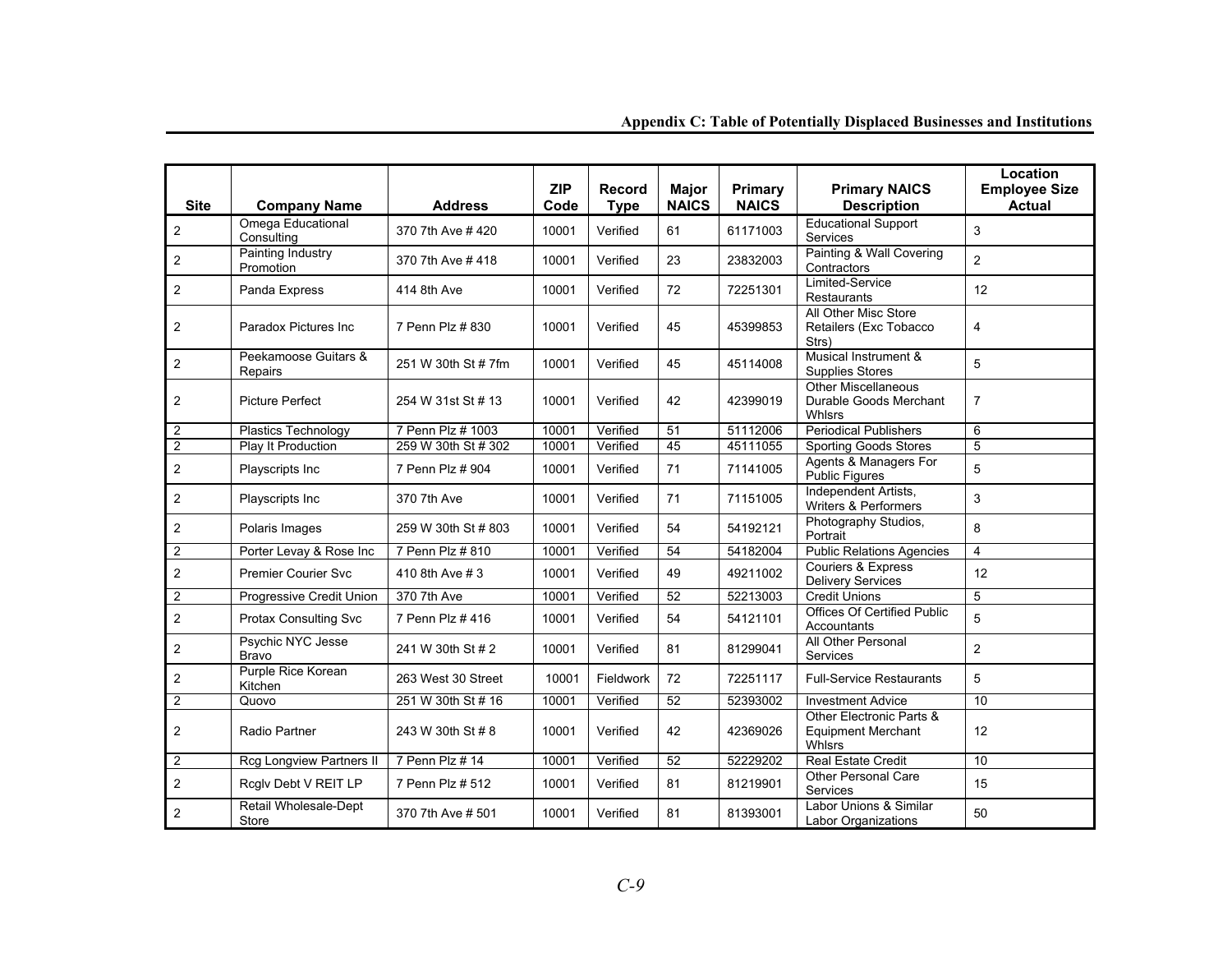| <b>Site</b>             | <b>Company Name</b>                   | <b>Address</b>      | <b>ZIP</b><br>Code | <b>Record</b><br><b>Type</b> | <b>Major</b><br><b>NAICS</b> | <b>Primary</b><br><b>NAICS</b> | <b>Primary NAICS</b><br><b>Description</b>                             | Location<br><b>Employee Size</b><br><b>Actual</b> |
|-------------------------|---------------------------------------|---------------------|--------------------|------------------------------|------------------------------|--------------------------------|------------------------------------------------------------------------|---------------------------------------------------|
| $\overline{\mathbf{c}}$ | Reuben S Seguritan Law<br>Office      | 7 Penn Plz # 222    | 10001              | Verified                     | 54                           | 54111002                       | Offices Of Lawyers                                                     | $\mathbf{1}$                                      |
| 2                       | Rinehardt-Miller & Co                 | 243 W 30th St #6    | 10001              | Verified                     | 54                           | 54141003                       | <b>Interior Design Services</b>                                        | 3                                                 |
| $\overline{2}$          | <b>Robert Ramos-State</b><br>Farm Ins | 252 W 31st St # 4   | 10001              | Verified                     | 52                           | 52429804                       | All Other Insurance<br><b>Related Activities</b>                       | 9                                                 |
| $\overline{\mathbf{c}}$ | Ronald A Fatoullah &<br>Assoc         | 7 Penn Plz # 1602   | 10001              | Verified                     | 54                           | 54111002                       | <b>Offices Of Lawyers</b>                                              | 5                                                 |
| $\overline{2}$          | Rosen Kuslansky CPA                   | 7 Penn Plz # 1700   | 10001              | Verified                     | 54                           | 54121101                       | Offices Of Certified Public<br>Accountants                             | 14                                                |
| $\overline{2}$          | Ross & Assoc LLC                      | 370 7th Ave         | 10001              | Verified                     | 54                           | 54111002                       | Offices Of Lawyers                                                     | 5                                                 |
| $\overline{2}$          | Russo, Robert                         | 7 Penn Plz          | 10001              | Verified                     | 54                           | 54121101                       | <b>Offices Of Certified Public</b><br>Accountants                      | $\overline{2}$                                    |
| 2                       | Scharff Weisberg Inc                  | 259 W 30th St # 12  | 10001              | Verified                     | 42                           | 42369026                       | Other Electronic Parts &<br><b>Equipment Merchant</b><br><b>Whlsrs</b> | 100                                               |
| $\overline{2}$          | Schneider Schecter-<br>YOSS Cpas      | 7 Penn Plz # 830    | 10001              | Verified                     | 54                           | 54111002                       | Offices Of Lawyers                                                     | 10                                                |
| $\overline{2}$          | Scott Lawrence Realty &<br>Devmnt     | 370 7th Ave         | 10001              | Verified                     | 53                           | 53121005                       | <b>Offices Of Real Estate</b><br>Agents & Brokers                      | 5                                                 |
| $\overline{\mathbf{c}}$ | Secured Finance Assn                  | 370 7th Ave # 1801  | 10001              | Verified                     | 81                           | 81391002                       | <b>Business Associations</b>                                           | 11                                                |
| $\overline{2}$          | Servpro Of Midtown                    | 243 W 30th St # 301 | 10001              | Verified                     | 23                           | 23611831                       | <b>Residential Remodelers</b>                                          | 10                                                |
| $\overline{2}$          | Shady Jake                            | 416 8th Ave         | 10001              | Verified                     | 72                           | 72251117                       | <b>Full-Service Restaurants</b>                                        | 10                                                |
| $\overline{\mathbf{c}}$ | Sinel & Assoc Pllc                    | 7 Penn Plz #8       | 10001              | Verified                     | 54                           | 54111002                       | Offices Of Lawyers                                                     | 25                                                |
| $\overline{2}$          | Sky Tree Spa Inc                      | 252 W 31st St # 2fl | 10001              | Verified                     | 71                           | 71394017                       | Fitness & Recreational<br><b>Sports Centers</b>                        | $\overline{\mathbf{4}}$                           |
| 2                       | Sonnenschein Sherman-<br>Deutsch      | 370 7th Ave         | 10001              | Verified                     | 54                           | 54111002                       | Offices Of Lawyers                                                     | 15                                                |
| $\sqrt{2}$              | Soup Spot                             | 220 W 31st St #4    | 10001              | Verified                     | 72                           | 72251117                       | <b>Full-Service Restaurants</b>                                        | $\overline{2}$                                    |
| $\overline{2}$          | Source One                            | 370 7th Ave # 704   | 10001              | Verified                     | 23                           | 23822013                       | Plumbing Htg & Air-<br><b>Conditioning Contractors</b>                 | 26                                                |
| $\overline{2}$          | SP+ Parking                           | 230 W 31st St       | 10001              | Verified                     | 81                           | 81293004                       | Parking Lots & Garages                                                 | 8                                                 |
| $\overline{\mathbf{c}}$ | Spin Design Inc                       | 7 Penn Plz # 1710   | 10001              | Verified                     | 54                           | 54131001                       | <b>Architectural Services</b>                                          | 6                                                 |
| $\overline{c}$          | St John Baptist Church                | 213 W 30th St       | 10001              | Verified                     | 81                           | 81311008                       | Religious Organizations                                                | 3                                                 |
| $\overline{c}$          | <b>Stageworks Productions</b>         | 7 Penn Plz # 904    | 10001              | Verified                     | 51                           | 51211016                       | Motion Picture & Video<br>Production                                   | 4                                                 |
| 2                       | <b>Starbucks</b>                      | 370 7th Ave         | 10001              | Verified                     | 72                           | 72251505                       | Snack & Nonalcoholic<br>Beverage Bars                                  | 32                                                |
| $\overline{2}$          | <b>Stark Amron Liner</b>              | 7 Penn Plz # 701    | 10001              | Verified                     | $\overline{54}$              | 54111002                       | Offices Of Lawyers                                                     | 8                                                 |
| $\overline{2}$          | State Farm Insurance                  | 252 W 31st St # 4   | 10001              | Verified                     | 52                           | 52421001                       | Insurance Agencies &<br><b>Brokerages</b>                              | $\overline{2}$                                    |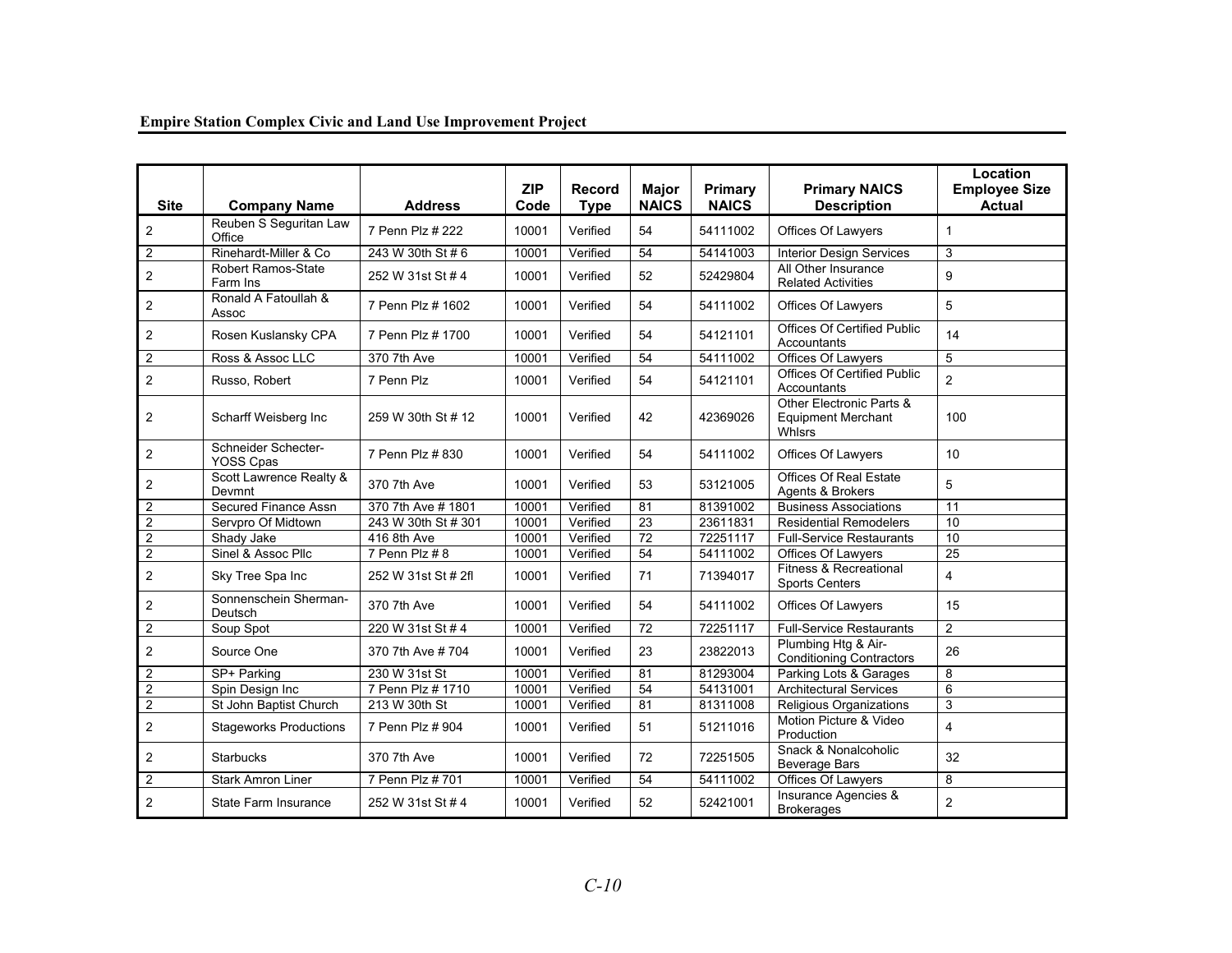| <b>Site</b>      | <b>Company Name</b>                    | <b>Address</b>              | <b>ZIP</b><br>Code | <b>Record</b><br><b>Type</b> | <b>Major</b><br><b>NAICS</b> | Primary<br><b>NAICS</b> | <b>Primary NAICS</b><br><b>Description</b>                  | Location<br><b>Employee Size</b><br><b>Actual</b> |
|------------------|----------------------------------------|-----------------------------|--------------------|------------------------------|------------------------------|-------------------------|-------------------------------------------------------------|---------------------------------------------------|
| $\sqrt{2}$       | Steadfast<br>Communication Inc         | 241 W 30th St               | 10001              | Verified                     | 81                           | 81121303                | <b>Communication Equipment</b><br>Repair & Maintenance      | 10                                                |
| $\overline{2}$   | Stegman, Robin Phd                     | 243 W 30th St               | 10001              | Verified                     | 62                           | 62134009                | Offices-Physical,<br>Occptnl/Speech<br>Thrpsts/Audlgsts     | $\mathbf{1}$                                      |
| 2                | Stellar Fitness Spa                    | 408 8th Ave # 608           | 10001              | Verified                     | 81                           | 81219101                | Diet & Weight Reducing<br>Centers                           | 5                                                 |
| $\overline{2}$   | Steven D Fleischer Esa<br>Pllc         | 7 Penn Plz # 810            | 10001              | Verified                     | 54                           | 54111002                | Offices Of Lawyers                                          | 5                                                 |
| $\overline{2}$   | Steven E Williams &<br>Assoc LTD       | 251 W 30th St #<br>6thfloor | 10001              | Verified                     | 54                           | 54161113                | Administrative & General<br><b>Mgmt Consulting Services</b> | $\mathbf{1}$                                      |
| $\overline{2}$   | Steven's Portal Inc                    | 251 W 30th St #<br>6thfloor | 10001              | Verified                     | 81                           | 81331908                | Other Social Advocacy<br>Organizations                      | $\mathbf{1}$                                      |
| 2                | Sticky's Finger Joint                  | 370 7 Avenue                | 10001              | Fieldwork                    | 72                           | 72251301                | Limited-Service<br><b>Restaurants</b>                       | 8                                                 |
| 2                | <b>Stuart Lipsky PC</b>                | 7 Penn Plz # 210            | 10001              | Verified                     | 54                           | 54111002                | Offices Of Lawyers                                          | $\overline{2}$                                    |
| $\overline{2}$   | Studio                                 | 251 W 30th St # 3rw         | 10001              | Verified                     | 81                           | 81211202                | <b>Beauty Salons</b>                                        | $\overline{4}$                                    |
| $\overline{c}$   | <b>Sweaty Betty USA</b>                | 251 W 30th St # 6           | 10001              | Verified                     | 44                           | 44812001                | <b>Women's Clothing Stores</b>                              | $\overline{\mathbf{4}}$                           |
| $\overline{2}$   | <b>Sweet Green</b>                     | 370 7 Avenue                | 10001              | Fieldwork                    | 72                           | 72251301                | Limited-Service<br><b>Restaurants</b>                       | 8                                                 |
| 2                | <b>Synergy Construction Inc</b>        | 243 W 30th St #400          | 10001              | Verified                     | 23                           | 23611512                | New Single-Family Hsng<br>Constr (Exc For-Sale<br>Bldrs)    | 10                                                |
| $\overline{2}$   | Taboo Lounge                           | 408 8th Ave                 | 10001              | Verified                     | 72                           | 72251117                | <b>Full-Service Restaurants</b>                             | 6                                                 |
| $\overline{2}$   | Take Ova Media                         | 251 W 30th St               | 10001              | Verified                     | 51                           | 51211005                | Motion Picture & Video<br>Production                        | 3                                                 |
| 2                | Tekscape It Com                        | 247 W 30th St # 14          | 10001              | Verified                     | $\overline{51}$              | 51121005                | Software Publishers                                         | 16                                                |
| $\overline{2}$   | Tiger & Daguanno LLP                   | 370 7th Ave                 | 10001              | Verified                     | 54                           | 54111002                | Offices Of Lawyers                                          | 5                                                 |
| $\overline{c}$   | <b>Titan Technology Group</b>          | 254 W 31st St # 12          | 10001              | Verified                     | 51                           | 51121005                | Software Publishers                                         | 12                                                |
| 2                | <b>Titanium Construction</b>           | 247 W 30th St # 11          | 10001              | Verified                     | 23                           | 23611505                | New Single-Family Hsng<br>Constr (Exc For-Sale<br>Bldrs)    | 50                                                |
| $\overline{2}$   | Tnn Operating LLC                      | 254 W 31st St               | 10001              | Verified                     | 72                           | 72232001                | Caterers                                                    | $\overline{7}$                                    |
| $\overline{2}$   | Tracks                                 | 1 Penn Plz                  | 10119              | Verified                     | $\overline{72}$              | 72251117                | <b>Full-Service Restaurants</b>                             | 10                                                |
| $\sqrt{2}$       | <b>Tradeshift Inc</b>                  | 259 W 30th St # 14          | 10001              | Verified                     | 44                           | 44314261                | <b>Electronic Stores</b>                                    | 36                                                |
| $\overline{c}$   | Transel Elevator & Elec<br>Inc         | 230 W 31st St               | 10001              | Verified                     | 23                           | 23829005                | Other Building Equip<br>Contractors                         | 6                                                 |
| 2                | <b>Triplet Acquisitions</b><br>Acgstns | 7 Penn Plz                  | 10001              | Verified                     | 52                           | 52393010                | <b>Investment Advice</b>                                    | 8                                                 |
| $\boldsymbol{2}$ | Two Friends Realty Co                  | 259 W 30th St               | 10001              | Verified                     | 53                           | 53121003                | Offices Of Real Estate<br>Agents & Brokers                  | 6                                                 |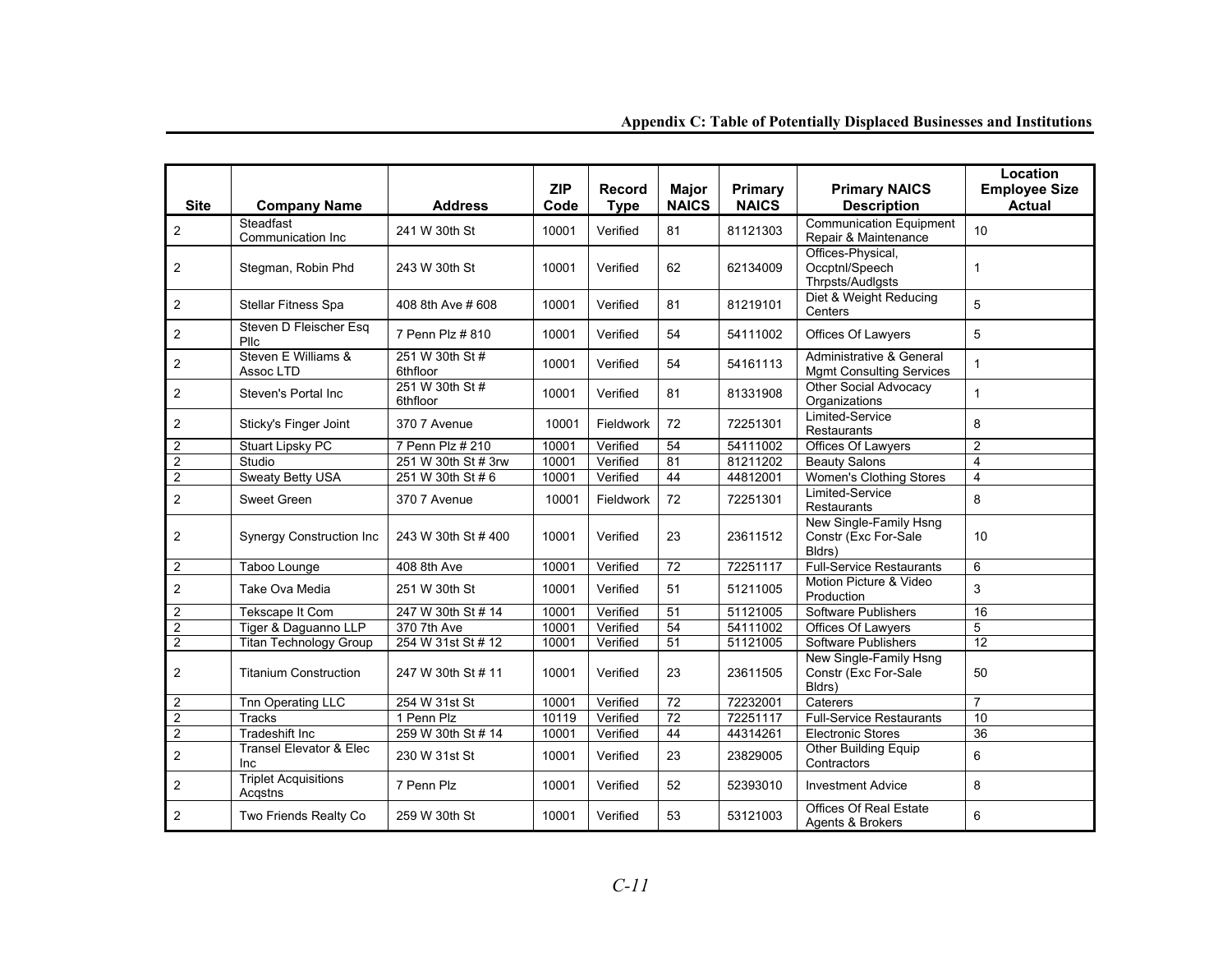| <b>Site</b>    | <b>Company Name</b>                      | <b>Address</b>     | <b>ZIP</b><br>Code | <b>Record</b><br><b>Type</b> | <b>Major</b><br><b>NAICS</b> | Primary<br><b>NAICS</b> | <b>Primary NAICS</b><br><b>Description</b>                            | Location<br><b>Employee Size</b><br><b>Actual</b> |
|----------------|------------------------------------------|--------------------|--------------------|------------------------------|------------------------------|-------------------------|-----------------------------------------------------------------------|---------------------------------------------------|
| 2              | <b>United Debt Settlement</b>            | 241 W 30th St # 3  | 10001              | Verified                     | 54                           | 54161401                | Process, Physical<br><b>Distr/Logistics Consulting</b><br><b>Svcs</b> | 5                                                 |
| $\overline{2}$ | Us Association For<br>United             | 259 W 30th St      | 10001              | Verified                     | 81                           | 81391002                | <b>Business Associations</b>                                          | 6                                                 |
| $\overline{2}$ | <b>US Mechanical</b>                     | 412 8th Ave        | 10001              | Verified                     | 23                           | 23822002                | Plumbing Htg & Air-<br><b>Conditioning Contractors</b>                | 80                                                |
| 2              | Veolia Environmental<br>Svc              | 370 7th Ave        | 10001              | Verified                     | 54                           | 54171416                | Research-Devmnt In<br><b>Biotechnology</b> (Except<br>Nanobio)        | 20                                                |
| 2              | Video Corp Of America                    | 370 7th Ave # 550  | 10001              | Verified                     | 51                           | 51211016                | Motion Picture & Video<br>Production                                  | 100                                               |
| $\overline{2}$ | Virgil Thomson<br>Foundation LTD         | 254 W 31st St # 15 | 10001              | Verified                     | 71                           | 71151015                | Independent Artists,<br>Writers & Performers                          | 3                                                 |
| 2              | Voices Against Brain<br>Cancer           | 254 W 31st St # 6  | 10001              | Verified                     | 62                           | 62419051                | Other Individual & Family<br><b>Services</b>                          | 5                                                 |
| $\overline{2}$ | <b>Wagner Group</b>                      | 254 W 31st St      | 10001              | Verified                     | 54                           | 54161302                | <b>Marketing Consulting</b><br>Services                               | $\overline{7}$                                    |
| $\overline{2}$ | Web Designer 23                          | 251 W 30th St # 3  | 10001              | Verified                     | 54                           | 54151217                | <b>Computer Systems Design</b><br><b>Services</b>                     | $\overline{2}$                                    |
| $\overline{2}$ | Weil & Kuperman                          | 370 7th Ave        | 10001              | Verified                     | 54                           | 54121101                | <b>Offices Of Certified Public</b><br>Accountants                     | 5                                                 |
| $\overline{2}$ | Weisbach & Greenfield                    | 254 W 31st St # 15 | 10001              | Verified                     | 54                           | 54121101                | <b>Offices Of Certified Public</b><br>Accountants                     | 5                                                 |
| $\overline{2}$ | West Garden Spa                          | 243 W 30th St # 1  | 10001              | Verified                     | 81                           | 81219908                | <b>Other Personal Care</b><br>Services                                | 12                                                |
| $\overline{2}$ | Winbrook Management<br><b>LLC</b>        | 7 Penn Plz # 1600  | 10001              | Verified                     | 53                           | 53121003                | <b>Offices Of Real Estate</b><br>Agents & Brokers                     | 6                                                 |
| $\overline{2}$ | <b>Wolet Construction Corp</b>           | 370 7th Ave        | 10001              | Verified                     | 54                           | 54111002                | Offices Of Lawyers                                                    | $\overline{2}$                                    |
| $\overline{2}$ | <b>Womens Sports</b><br>Foundation       | 247 W 30th St      | 10001              | Verified                     | 54                           | 54172006                | Research & Devmnt-Social<br>Sciences & Humanities                     | 5                                                 |
| $\overline{2}$ | World Stage Inc                          | 259 W 30th St # 12 | 10001              | Verified                     | 44                           | 44314203                | <b>Electronic Stores</b>                                              | $\mathbf 0$                                       |
| $\overline{2}$ | Worldwide Parcel<br><b>Courier Divry</b> | 412 8th Ave        | 10001              | Verified                     | 49                           | 49211002                | Couriers & Express<br><b>Delivery Services</b>                        | 5                                                 |
| $\overline{2}$ | <b>Wounded Warrior Project</b>           | 7 Penn Plz # 1802  | 10001              | Verified                     | 81                           | 81341003                | Civil & Social<br>Organizations                                       | $\overline{2}$                                    |
| $\overline{2}$ | Xpresspa                                 | 254 W 31st St # 11 | 10001              | Verified                     | 81                           | 81211210                | <b>Beauty Salons</b>                                                  | 6                                                 |
| $\overline{2}$ | Xpresspa Group Inc                       | 254 W 31st St # 11 | 10001              | Verified                     | 51                           | 51791916                | All Other<br>Telecommunications                                       | 30                                                |
| $\overline{2}$ | You Should Be Dancing<br>Dance           | 412 8th Ave #4     | 10001              | Verified                     | 61                           | 61161011                | Fine Art Schools                                                      | 6                                                 |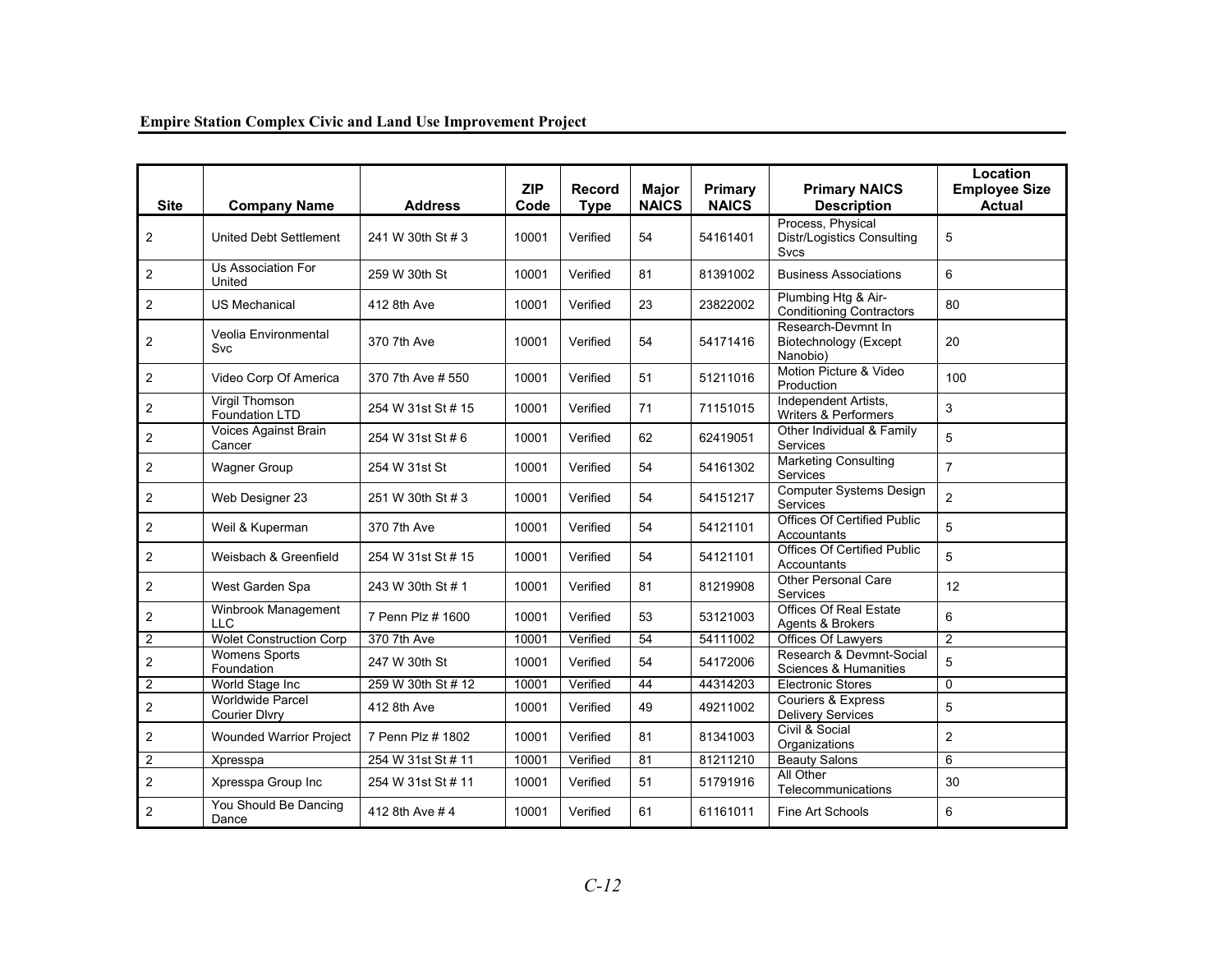| <b>Site</b>               | <b>Company Name</b>                   | <b>Address</b>     | <b>ZIP</b><br>Code | Record<br><b>Type</b> | <b>Major</b><br><b>NAICS</b> | Primary<br><b>NAICS</b> | <b>Primary NAICS</b><br><b>Description</b>                         | Location<br><b>Employee Size</b><br><b>Actual</b> |
|---------------------------|---------------------------------------|--------------------|--------------------|-----------------------|------------------------------|-------------------------|--------------------------------------------------------------------|---------------------------------------------------|
| $\overline{2}$            | Yudin & Yudin                         | 370 7th Ave #720   | 10001              | Verified              | $\overline{54}$              | 54111002                | Offices Of Lawyers                                                 | $\overline{2}$                                    |
| 3                         | 151 W 30th Street Assoc<br>Inc        | 151 W 30th St      | 10001              | Verified              | 53                           | 53121005                | <b>Offices Of Real Estate</b><br>Agents & Brokers                  | $\mathbf{3}$                                      |
| 3                         | 7th Ave Suites                        | 363 7th Ave        | 10001              | Verified              | 72                           | 72111002                | Hotels (Except Casino<br>Hotels) & Motels                          | 21                                                |
| 3                         | A List Svc LLC                        | 363 7th Ave # 13   | 10001              | Verified              | 61                           | 61171001                | <b>Educational Support</b><br>Services                             | 15                                                |
| 3                         | A To Z Consulting<br>Engineers PC     | 363 7th Ave # 3    | 10001              | Verified              | 54                           | 54133016                | <b>Engineering Services</b>                                        | $\overline{4}$                                    |
| 3                         | <b>Adoption Attorneys</b>             | 363 7th Ave #400   | 10001              | Verified              | 54                           | 54111002                | Offices Of Lawyers                                                 | 5                                                 |
| 3                         | Advocate For Children<br>Of NY        | 151 W 30th St # 5  | 10001              | Verified              | 81                           | 81331908                | Other Social Advocacy<br>Organizations                             | $6\phantom{a}$                                    |
| $\ensuremath{\mathsf{3}}$ | Air-To-Ground<br>Photography          | 145 W 30th St      | 10001              | Verified              | 48                           | 48121906                | Other Nonscheduled Air<br>Transportation                           | $\mathbf{1}$                                      |
| 3                         | Alex Gregg Home<br>Improvement        | 363 7th Ave        | 10001              | Verified              | 23                           | 23816014                | Roofing Contractors                                                | 6                                                 |
| 3                         | Alexander, Laura S                    | 363 7th Ave # 21   | 10001              | Verified              | 62                           | 62133003                | Offices-Mental Health<br>Practitioners (Exc<br>Physcns)            | $\mathbf{1}$                                      |
| 3                         | Alvanon Inc                           | 145 W 30th St # 10 | 10001              | Verified              | 42                           | 42412005                | <b>Stationery &amp; Office</b><br>Supplies Merchant<br>Wholesalers | 25                                                |
| 3                         | Amalgamated<br>Advertising Inc        | 145 W 30th St # 7  | 10001              | Verified              | 54                           | 54181003                | <b>Advertising Agencies</b>                                        | 24                                                |
| 3                         | American Guild-Variety<br>Artists     | 363 7th Ave # 17   | 10001              | Verified              | 81                           | 81393001                | Labor Unions & Similar<br><b>Labor Organizations</b>               | 10                                                |
| 3                         | American Imports LTD                  | 363 7th Ave        | 10001              | Verified              | 42                           | 42399019                | Other Miscellaneous<br>Durable Goods Merchant<br>Whlsrs            | 5                                                 |
| 3                         | Ankolekar, Pallavi                    | 363 7th Ave # 11   | 10001              | Verified              | 62                           | 62133003                | Offices-Mental Health<br>Practitioners (Exc<br>Physcns)            | 1                                                 |
| 3                         | Apple Bank For Savings                | 371 7th Ave # A    | 10001              | Verified              | 52                           | 52211002                | <b>Commercial Banking</b>                                          | 15                                                |
| $\overline{3}$            | Barakat Rugs Inc                      | 151 W 30th St      | 10001              | Verified              | 44                           | 44221001                | <b>Floor Covering Stores</b>                                       | $\overline{4}$                                    |
| 3                         | Berger Torquato & Davis<br><b>LLP</b> | 363 7th Ave # 19   | 10001              | Verified              | 54                           | 54121101                | <b>Offices Of Certified Public</b><br>Accountants                  | 3                                                 |
| 3                         | <b>Blade Design Inc</b>               | 363 7th Ave # 9    | 10001              | Verified              | 54                           | 54143006                | <b>Graphic Design Services</b>                                     | 6                                                 |
| 3                         | <b>Business Advanced</b><br>Systems   | 145 W 30th St # 8  | 10001              | Verified              | 56                           | 56199001                | All Other Support Services                                         | 12                                                |
| 3                         | C Johnston Rooting                    | 363 7th Ave        | 10001              | Verified              | 23                           | 23839004                | Other Building Finishing<br>Contractors                            | 15                                                |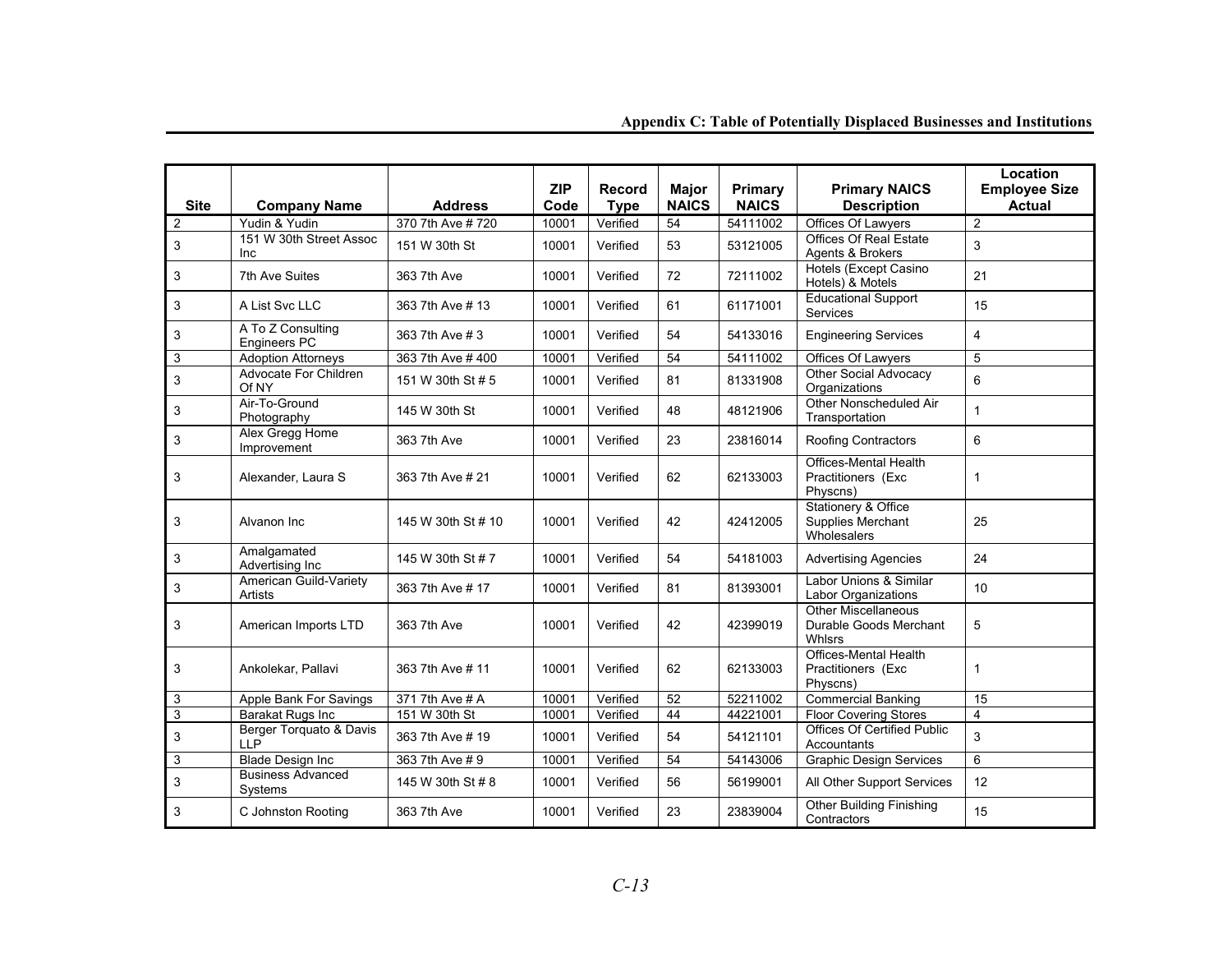| <b>Site</b>    | <b>Company Name</b>                      | <b>Address</b>      | <b>ZIP</b><br>Code | <b>Record</b><br><b>Type</b> | <b>Major</b><br><b>NAICS</b> | Primary<br><b>NAICS</b> | <b>Primary NAICS</b><br><b>Description</b>                  | Location<br><b>Employee Size</b><br><b>Actual</b> |
|----------------|------------------------------------------|---------------------|--------------------|------------------------------|------------------------------|-------------------------|-------------------------------------------------------------|---------------------------------------------------|
| 3              | Cash Zone                                | 365 7th Ave         | 10001              | Verified                     | 52                           | 52232003                | <b>Financial Trnsctns Procng,</b><br>Reserve/Clrnghs Actvts | 3                                                 |
| 3              | Chabus, Brent I MD                       | 363 7th Ave # 11    | 10001              | Verified                     | 62                           | 62111107                | Offices Of Physicians (Exc<br><b>Mental Health Specs)</b>   | 3                                                 |
| 3              | Chai Life Line                           | 151 W 30th St # 700 | 10001              | Verified                     | 62                           | 62419012                | Other Individual & Family<br><b>Services</b>                | 35                                                |
| 3              | <b>Chapman Architects</b>                | 145 W 30th St # 11  | 10001              | Verified                     | 54                           | 54131001                | Architectural Services                                      | $\overline{2}$                                    |
| 3              | Chhetry & Assoc P C                      | 363 7th Ave # 1500  | 10001              | Verified                     | $\overline{54}$              | 54111002                | Offices Of Lawyers                                          | $\overline{10}$                                   |
| 3              | Chiu, Hilary                             | 363 7th Ave # 11    | 10001              | Verified                     | 62                           | 62419011                | Other Individual & Family<br><b>Services</b>                | $\overline{2}$                                    |
| 3              | Clemens. Michael W                       | 363 7th Ave # 21    | 10001              | Verified                     | 62                           | 62133003                | Offices-Mental Health<br>Practitioners (Exc<br>Physcns)     | $\mathbf{1}$                                      |
| 3              | <b>Colome Nails</b>                      | 365 7th Ave         | 10001              | Verified                     | 81                           | 81211302                | <b>Nail Salons</b>                                          | 3                                                 |
| $\overline{3}$ | <b>Craft Engineering Studio</b>          | 363 7th Ave # 3     | 10001              | Verified                     | $\overline{54}$              | 54133006                | <b>Engineering Services</b>                                 | 11                                                |
| 3              | Dragon Sphere Inc                        | 151 W 30th St # 1   | 10001              | Verified                     | 44                           | 44815024                | <b>Clothing Accessories</b><br><b>Stores</b>                | $\overline{7}$                                    |
| 3              | Dunkin'                                  | 152 W 31st St       | 10001              | Verified                     | 72                           | 72251510                | Snack & Nonalcoholic<br><b>Beverage Bars</b>                | 15                                                |
| 3              | Energy & Solar<br><b>Protection Agcy</b> | 363 7th Ave         | 10001              | Verified                     | 81                           | 81131034                | Coml/Ind Mach/Equip (Exc<br>Auto/Elctrnc) Rpr/Maint         | $\overline{4}$                                    |
| 3              | <b>Excel Media Systems</b>               | 145 W 30th St # 5   | 10001              | Verified                     | 53                           | 53221003                | <b>Consumer Electronics &amp;</b><br>Appliances Rental      | 25                                                |
| 3              | <b>Extend Eyelash</b>                    | 369 7th Ave         | 10001              | Verified                     | 81                           | 81211206                | <b>Beauty Salons</b>                                        | $\overline{7}$                                    |
| 3              | Fedex Office Ship Center                 | 367 7th Ave         | 10001              | Verified                     | 54                           | 54186007                | <b>Direct Mail Advertising</b>                              | 3                                                 |
| 3              | Fresh & Co                               | 363 7th Ave # A     | 10001              | Verified                     | 72                           | 72251117                | <b>Full-Service Restaurants</b>                             | 10                                                |
| 3              | <b>G&amp;R</b>                           | 365 7th Ave # 1     | 10001              | Verified                     | 45                           | 45411005                | Electronic Shopping &<br><b>Mail-Order Houses</b>           | 8                                                 |
| 3              | <b>G E Sanders Reporting</b>             | 363 7th Ave # 2103  | 10001              | Verified                     | 56                           | 56149201                | Court Reporting &<br><b>Stenotype Services</b>              | 10                                                |
| 3              | <b>Gen Media Partners LLC</b>            | 363 7th Ave # 2     | 10001              | Verified                     | 51                           | 51511203                | <b>Radio Stations</b>                                       | 6                                                 |
| 3              | <b>Hearing Health</b><br>Foundation      | 363 7th Ave # 10    | 10001              | Verified                     | 54                           | 54191003                | Marketing Research &<br><b>Public Opinion Polling</b>       | 5                                                 |
| 3              | I Park                                   | 148 W 31st St       | 10001              | Verified                     | 81                           | 81293004                | Parking Lots & Garages                                      | $\overline{7}$                                    |
| 3              | Iman Cosmetics Intl                      | 363 7th Ave #8      | 10001              | Verified                     | 44                           | 44612001                | Cosmetics, Beauty<br>Supplies & Perfume Stores              | 18                                                |
| 3              | Innovation Loft                          | 151 W 30th St # 2   | 10001              | Verified                     | 71                           | 71131005                | Promoters With Facilities                                   | 3                                                 |
| $\overline{3}$ | <b>Integrated Financial Svc</b>          | 363 7th Ave # 16    | 10001              | Verified                     | $\overline{52}$              | 52393002                | <b>Investment Advice</b>                                    | 15                                                |
| 3              | International<br>Organization            | 363 7th Ave # 26    | 10001              | Verified                     | 81                           | 81341018                | Civil & Social<br>Organizations                             | 5                                                 |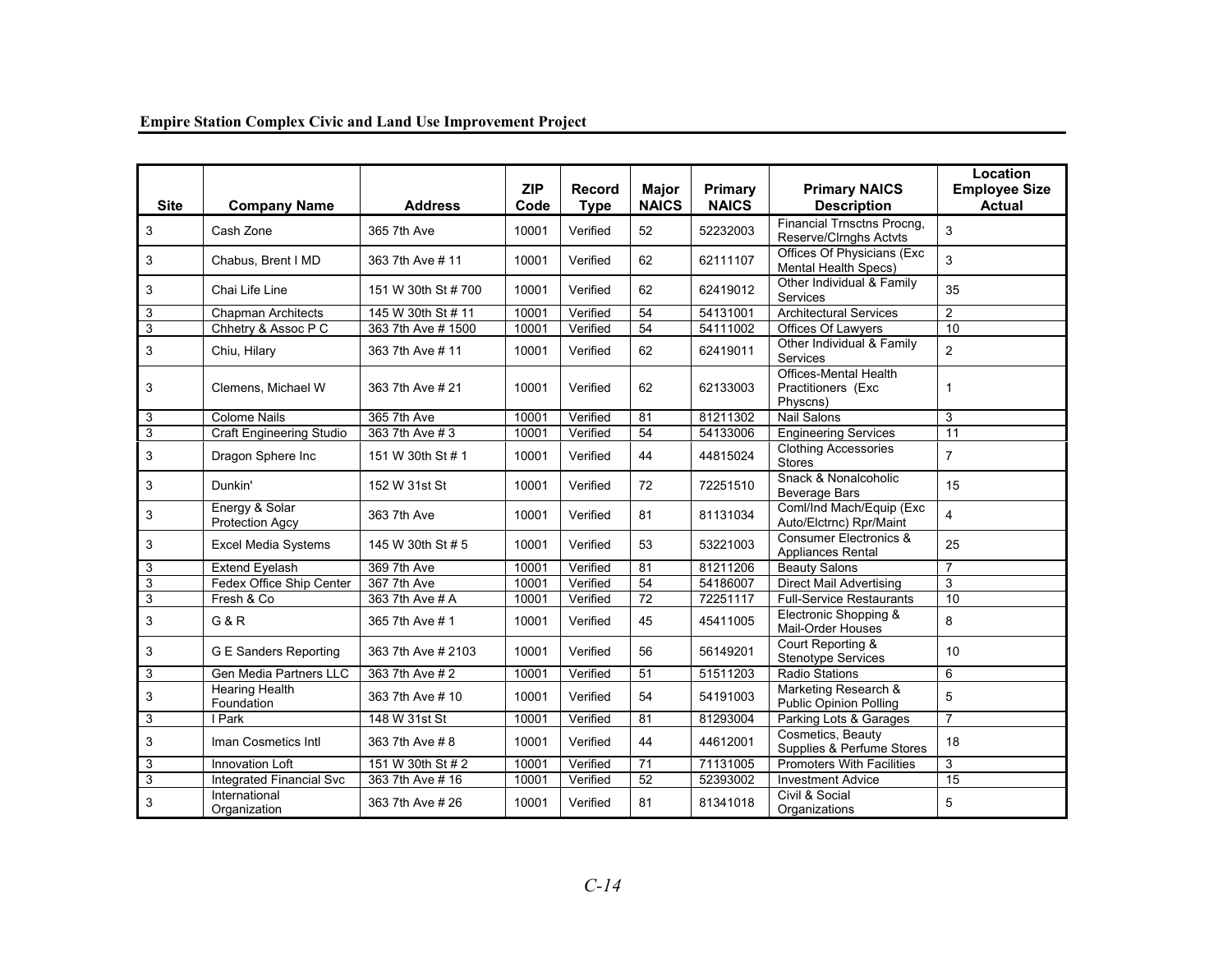| <b>Site</b> | <b>Company Name</b>                          | <b>Address</b>      | <b>ZIP</b><br>Code | <b>Record</b><br><b>Type</b> | <b>Major</b><br><b>NAICS</b> | Primary<br><b>NAICS</b> | <b>Primary NAICS</b><br><b>Description</b>                            | Location<br><b>Employee Size</b><br><b>Actual</b> |
|-------------|----------------------------------------------|---------------------|--------------------|------------------------------|------------------------------|-------------------------|-----------------------------------------------------------------------|---------------------------------------------------|
| 3           | K & L Management<br>Consulting               | 363 7th Ave         | 10001              | Verified                     | 54                           | 54161401                | Process, Physical<br><b>Distr/Logistics Consulting</b><br><b>Svcs</b> | 20                                                |
| 3           | Khurshid Meerat                              | 369 7th Ave         | 10001              | Verified                     | 45                           | 45322033                | Gift, Novelty & Souvenir<br><b>Stores</b>                             | $\overline{\mathbf{4}}$                           |
| 3           | Kulen Law Office                             | 363 7th Ave # 400   | 10001              | Verified                     | 54                           | 54111002                | Offices Of Lawyers                                                    | 2                                                 |
| 3           | KULL, Ryan M                                 | 363 7th Ave # 21    | 10001              | Verified                     | 62                           | 62133003                | Offices-Mental Health<br>Practitioners (Exc<br>Physcns)               | $\mathbf 1$                                       |
| 3           | Law Office-Howard M                          | 363 7th Ave # 7     | 10001              | Verified                     | 54                           | 54111002                | Offices Of Lawyers                                                    | 15                                                |
| 3           | Lebowitz, Chaim CPA                          | 363 7th Ave         | 10001              | Verified                     | 54                           | 54121101                | Offices Of Certified Public<br>Accountants                            | $\overline{2}$                                    |
| 3           | Lerner Dambro Carbone<br>& Assoc             | 363 7th Ave # 16    | 10001              | Verified                     | 54                           | 54121101                | <b>Offices Of Certified Public</b><br>Accountants                     | 3                                                 |
| 3           | Marks & Frantz                               | 363 7th Ave # 3     | 10001              | Verified                     | 54                           | 54141003                | <b>Interior Design Services</b>                                       | 3                                                 |
| 3           | Max Markus KATZ PC                           | 363 7th Ave # 11    | 10001              | Verified                     | 54                           | 54111002                | Offices Of Lawyers                                                    | $\overline{2}$                                    |
| 3           | Nabet-Cwa Local 11                           | 145 W 30th St # 12  | 10001              | Verified                     | 81                           | 81393001                | Labor Unions & Similar<br>Labor Organizations                         | 6                                                 |
| 3           | <b>National Convention Svc</b><br><b>LLC</b> | 145 W 30th St # 200 | 10001              | Verified                     | 54                           | 54185004                | <b>Outdoor Advertising</b>                                            | $\overline{7}$                                    |
| 3           | Nesenoff & Miltenberg<br><b>LLP</b>          | 363 7th Ave # 5     | 10001              | Verified                     | 54                           | 54111002                | Offices Of Lawyers                                                    | 15                                                |
| 3           | New Age Training Inc                         | 145 W 30th St # 8   | 10001              | Verified                     | 54                           | 54161212                | <b>Human Resources</b><br><b>Consulting Services</b>                  | 12                                                |
| 3           | Niles Bar & Restaurant                       | 371 7th Ave         | 10001              | Verified                     | 72                           | 72251117                | <b>Full-Service Restaurants</b>                                       | 10                                                |
| 3           | O Guerrero Atty Of Law<br>Enrique            | 363 7th Ave #7      | 10001              | Verified                     | 54                           | 54111002                | Offices Of Lawyers                                                    | 5                                                 |
| 3           | Oblong Industries                            | 363 7th Ave # 6     | 10001              | Verified                     | 51                           | 51731109                | <b>Wired Telecommunications</b><br>Carriers                           | 10                                                |
| 3           | Paris Baguette                               | 371 7th Ave         | 10001              | Verified                     | 31                           | 31181102                | <b>Retail Bakeries</b>                                                | 6                                                 |
| 3           | Peerstream Inc                               | 363 7th Ave # 13    | 10001              | Verified                     | 81                           | 81299012                | All Other Personal<br>Services                                        | $\sqrt{3}$                                        |
| 3           | Pls Check Cashing Store                      | 365 7th Ave # 1     | 10001              | Verified                     | 52                           | 52232003                | Financial Trnsctns Procng,<br>Reserve/Clrnghs Actvts                  | 5                                                 |
| 3           | <b>PLS Financial Svc</b>                     | 365 7th Ave         | 10001              | Verified                     | 52                           | 52393002                | <b>Investment Advice</b>                                              | 5                                                 |
| 3           | Relevance International                      | 151 W 30th St # 9   | 10001              | Verified                     | 54                           | 54182004                | <b>Public Relations Agencies</b>                                      | 15                                                |
| 3           | <b>Reporters Central</b>                     | 363 7th Ave # 2103  | 10001              | Verified                     | 56                           | 56149203                | Court Reporting &<br><b>Stenotype Services</b>                        | 6                                                 |
| 3           | Southgate Tower Suite<br>Hotel               | 371 7th Ave         | 10001              | Verified                     | 72                           | 72111002                | Hotels (Except Casino<br>Hotels) & Motels                             | 20                                                |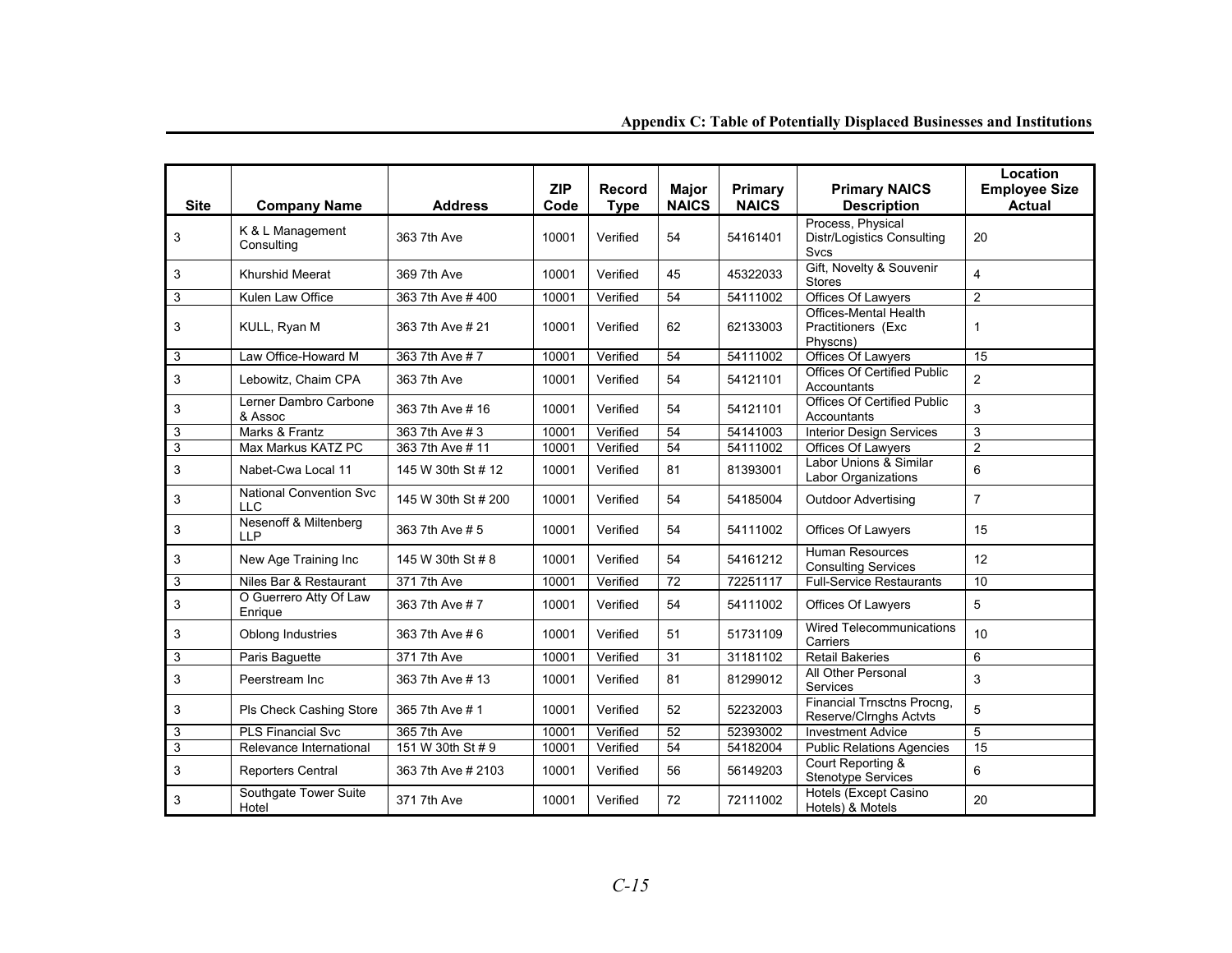| <b>Site</b>    | <b>Company Name</b>                    | <b>Address</b>            | <b>ZIP</b><br>Code | <b>Record</b><br><b>Type</b> | Major<br><b>NAICS</b> | Primary<br><b>NAICS</b> | <b>Primary NAICS</b><br><b>Description</b>                     | Location<br><b>Employee Size</b><br>Actual |
|----------------|----------------------------------------|---------------------------|--------------------|------------------------------|-----------------------|-------------------------|----------------------------------------------------------------|--------------------------------------------|
| 3              | <b>Stewart Hotel</b>                   | 371 7th Ave # 1           | 10001              | Verified                     | 72                    | 72111002                | Hotels (Except Casino<br>Hotels) & Motels                      | 21                                         |
| 3              | Sun Broadcast Group Inc                | 363 7th Ave # 2           | 10001              | Verified                     | 51                    | 51511203                | <b>Radio Stations</b>                                          | 6                                          |
| 3              | Swp National Ofc                       | 363 7th Ave # 3           | 10001              | Verified                     | 53                    | 53121003                | <b>Offices Of Real Estate</b><br>Agents & Brokers              | 6                                          |
| 3              | <b>Titus Holding Corp</b>              | 363 7th Ave # 5           | 10001              | Verified                     | 53                    | 53121005                | <b>Offices Of Real Estate</b><br>Agents & Brokers              | 6                                          |
| 3              | Top Fashion Inc                        | 145 W 30th St             | 10001              | Verified                     | 45                    | 45399878                | All Other Misc Store<br>Retailers (Exc Tobacco<br>Strs)        | 3                                          |
| 3              | Tress, Nechama                         | 151 W 30th St             | 10001              | Verified                     | 62                    | 62133003                | Offices-Mental Health<br>Practitioners (Exc<br>Physcns)        | $\mathbf{1}$                               |
| 3              | Tunis, Marissa S                       | 363 7th Ave # 11          | 10001              | Verified                     | 62                    | 62139936                | Offices Of All Other Misc<br><b>Health Practitioners</b>       | 1                                          |
| 3              | <b>Turner School</b>                   | 145 W 30th St # 6         | 10001              | Verified                     | 61                    | 61151916                | <b>Other Technical &amp; Trade</b><br><b>Schools</b>           | 10                                         |
| 3              | Van Deusen & Assoc                     | 145 W 30th St # 4         | 10001              | Verified                     | 23                    | 23829005                | Other Building Equip<br>Contractors                            | 20                                         |
| 3              | <b>Western Union Agent</b><br>Location | 365 7th Ave               | 10001              | Verified                     | 52                    | 52232010                | Financial Trnsctns Procng.<br>Reserve/Clrnghs Actvts           | 3                                          |
| 3              | White Glove Intl                       | 371 7th Ave               | 10001              | Verified                     | 56                    | 56159908                | All Other Travel<br>Arrangement/Reservation<br><b>Services</b> | 5                                          |
| 3              | Xiao Acupuncture Care<br>P C           | 363 7th Ave # 1501        | 10001              | Verified                     | 62                    | 62139901                | Offices Of All Other Misc<br><b>Health Practitioners</b>       | $\overline{2}$                             |
| 3              | Yael Fine Jewelry Inc                  | 363 7th Ave #7            | 10001              | Verified                     | 44                    | 44831012                | Jewelry Stores                                                 | 3                                          |
| $\overline{4}$ | Duane Reade                            | 460 8th Ave #<br>Onepennw | 10001              | Verified                     | 44                    | 44611009                | Pharmacies & Drug Stores                                       | 70                                         |
| $\overline{4}$ | Local NYC                              | 1 Penn Plz                | 10119              | Verified                     | 72                    | 72251117                | <b>Full-Service Restaurants</b>                                | 25                                         |
| $\overline{4}$ | Lucys Cantina Royale                   | 1 Penn Plz                | 10119              | Verified                     | $\overline{72}$       | 72251117                | <b>Full-Service Restaurants</b>                                | 10                                         |
| $\overline{4}$ | <b>Towing Allways</b>                  | 470 8th Ave               | 10001              | Verified                     | 42                    | 42314004                | Motor Vehicle Parts (Used)<br><b>Merchant Wholesalers</b>      | 3                                          |
| 5              | <b>Bank Of America</b>                 | 1 Penn Plz #7             | 10119              | Verified                     | 52                    | 52211002                | <b>Commercial Banking</b>                                      | 20                                         |
| 5              | Lenwich                                | 1 Penn Plz # 8a           | 10119              | Verified                     | 72                    | 72251117                | <b>Full-Service Restaurants</b>                                | 10                                         |
| $\overline{5}$ | Modell's                               | 420 7 Avenue              | 10001              | Fieldwork                    | 45                    | 45111055                | <b>Sporting Goods Stores</b>                                   | $\bf 8$                                    |
| 5              | People's United Bank                   | 242 W 34th St             | 10119              | Verified                     | 52                    | 52211002                | Commercial Banking                                             | $\overline{7}$                             |
| 5              | <b>Starbucks</b>                       | 242 W 34th St             | 10119              | Verified                     | 72                    | 72251505                | Snack & Nonalcoholic<br><b>Beverage Bars</b>                   | 15                                         |
| 5              | Swarovski                              | 200 W 34th St             | 10001              | Verified                     | 44                    | 44831012                | Jewelry Stores                                                 | 6                                          |
| $\overline{5}$ | <b>UPS Store</b>                       | 1 Penn Plz # 9            | 10119              | Verified                     | 54                    | 54186007                | <b>Direct Mail Advertising</b>                                 | 3                                          |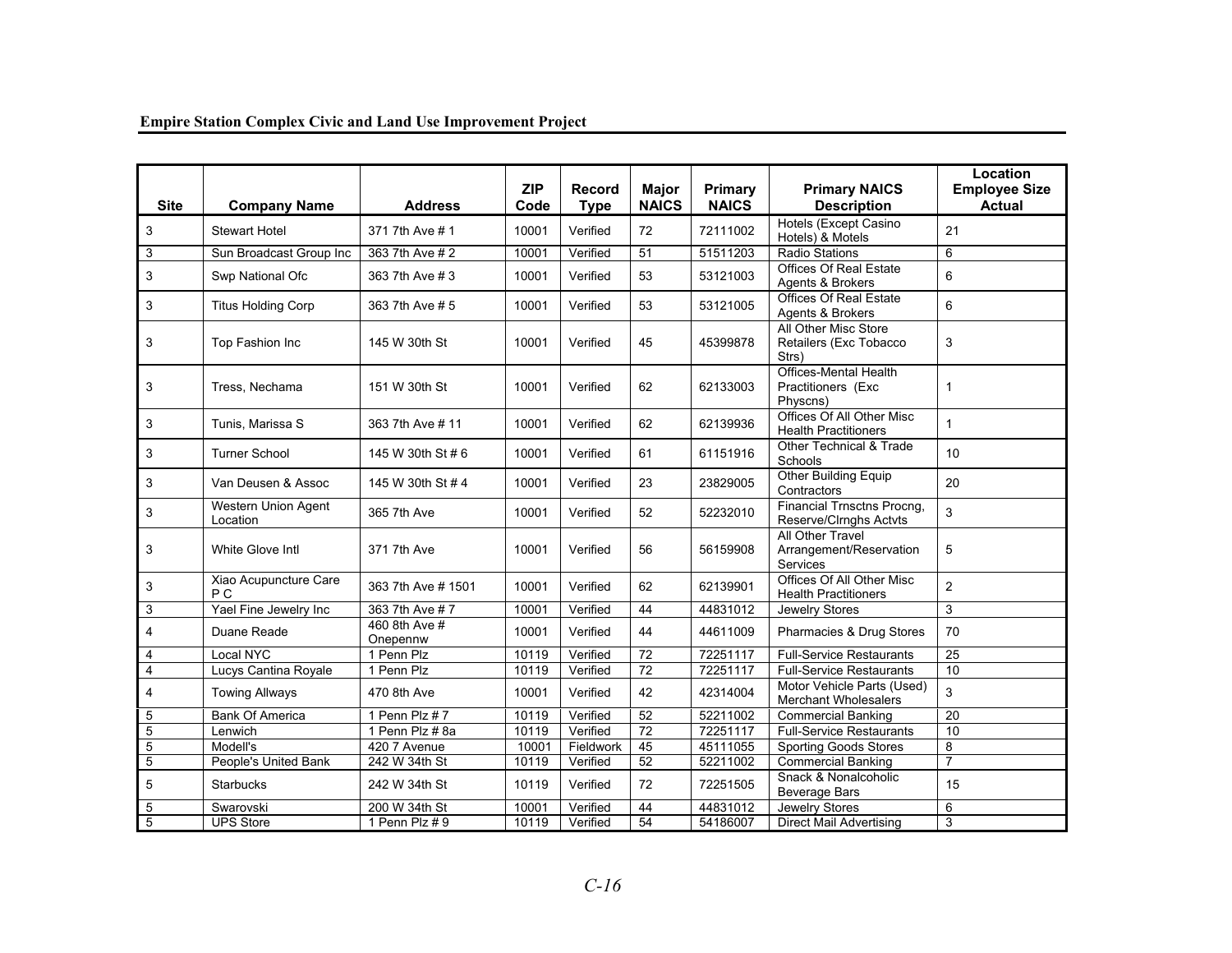| <b>Site</b>    | <b>Company Name</b>                      | <b>Address</b>     | <b>ZIP</b><br>Code | <b>Record</b><br><b>Type</b> | <b>Major</b><br><b>NAICS</b> | Primary<br><b>NAICS</b> | <b>Primary NAICS</b><br><b>Description</b>                 | Location<br><b>Employee Size</b><br><b>Actual</b> |
|----------------|------------------------------------------|--------------------|--------------------|------------------------------|------------------------------|-------------------------|------------------------------------------------------------|---------------------------------------------------|
| 6              | 33 Gourmet                               | 157 W 33rd St      | 10001              | Verified                     | 42                           | 42449005                | Other Grocery & Related<br><b>Products Merchant Whlsrs</b> | $\overline{7}$                                    |
| 6              | 750 Tenth Avenue Assoc                   | 421 7th Ave # 15   | 10001              | Verified                     | 53                           | 53121003                | Offices Of Real Estate<br>Agents & Brokers                 | 6                                                 |
| 6              | A & H                                    | 431 7th Ave        | 10001              | Verified                     | 72                           | 72251117                | <b>Full-Service Restaurants</b>                            | 16                                                |
| 6              | <b>AAG Management</b>                    | 421 7th Ave # 15   | 10001              | Verified                     | 53                           | 53121003                | <b>Offices Of Real Estate</b><br>Agents & Brokers          | 17                                                |
| 6              | Abate. Louis A Dc                        | 421 7th Ave # 704  | 10001              | Verified                     | 62                           | 62131002                | Offices Of Chiropractors                                   | 3                                                 |
| 6              | <b>ABS Travel Inc</b>                    | 421 7th Ave # 1211 | 10001              | Verified                     | 56                           | 56151007                | <b>Travel Agencies</b>                                     | 4                                                 |
| 6              | Allegiance Financial<br>Group            | 421 7th Ave # 900  | 10001              | Verified                     | 52                           | 52421001                | Insurance Agencies &<br><b>Brokerages</b>                  | 12                                                |
| $\,6\,$        | <b>Amsterdam Services</b><br>Corp        | 421 7th Ave # 570  | 10001              | Verified                     | 54                           | 54199009                | All Other Professional,<br>Scientific/Technical Svcs       | 3                                                 |
| 6              | Atm                                      | 150 W 34th St      | 10001              | Verified                     | 52                           | 52211001                | <b>Commercial Banking</b>                                  | $\mathbf 0$                                       |
| 6              | Atm                                      | 157 W 33rd St      | 10001              | Verified                     | $\overline{52}$              | 52211001                | <b>Commercial Banking</b>                                  | $\Omega$                                          |
| 6              | <b>Bharat Travel Tourism</b><br>Inc      | 421 7th Ave # 911  | 10001              | Verified                     | 56                           | 56151007                | <b>Travel Agencies</b>                                     | 3                                                 |
| 6              | <b>Bi-Lo Holders LLC</b>                 | 421 7th Ave # 14   | 10001              | Verified                     | 55                           | 55111201                | Offices Of Other Holding<br>Companies                      | 5                                                 |
| 6              | C J News Inc                             | 421 7th Ave # A    | 10001              | Verified                     | 45                           | 45121105                | <b>Book Stores</b>                                         | $\overline{4}$                                    |
| $\,6\,$        | Cardinez, Benjamin F<br>Aty              | 421 7th Ave # 910  | 10001              | Verified                     | 54                           | 54111002                | <b>Offices Of Lawyers</b>                                  | $\overline{2}$                                    |
| 6              | Christian Ricci<br>Architecture          | 421 7th Ave #801   | 10001              | Verified                     | 54                           | 54131001                | <b>Architectural Services</b>                              | 6                                                 |
| 6              | Crocs                                    | 152 W 34th St      | 10001              | Verified                     | 44                           | 44821007                | <b>Shoe Stores</b>                                         | 5                                                 |
| 6              | Dawn Travel                              | 421 7th Ave # 1211 | 10001              | Verified                     | 56                           | 56151007                | <b>Travel Agencies</b>                                     | $\overline{\mathbf{4}}$                           |
| 6              | Delaware Valley Job<br>Corp              | 421 7th Ave # 600  | 10001              | Verified                     | 56                           | 56131102                | <b>Employment Placement</b><br>Agencies                    | $\overline{2}$                                    |
| $\,6\,$        | Dirt Cheap Experts<br><b>Travel Corp</b> | 421 7th Ave # 707  | 10001              | Verified                     | 56                           | 56151007                | <b>Travel Agencies</b>                                     | 4                                                 |
| 6              | E S Vee Edp Placement<br>Agency          | 421 7th Ave # 1205 | 10001              | Verified                     | 56                           | 56131102                | <b>Employment Placement</b><br>Agencies                    | 6                                                 |
| 6              | <b>Elissa Myers Casting</b>              | 421 7th Ave # 1011 | 10001              | Verified                     | 33                           | 33151112                | <b>Iron Foundries</b>                                      | $\overline{4}$                                    |
| $\overline{6}$ | Emandi Law Firm PC                       | 421 7th Ave # 909  | 10001              | Verified                     | 54                           | 54111002                | <b>Offices Of Lawyers</b>                                  | 5                                                 |
| $6\phantom{1}$ | <b>Estiator Magazine</b>                 | 421 7th Ave # 810  | 10001              | Verified                     | 51                           | 51112005                | <b>Periodical Publishers</b>                               | $\overline{4}$                                    |
| 6              | Fantasma Magic                           | 421 7th Ave # 3    | 10001              | Verified                     | 45                           | 45112035                | Hobby, Toy & Game<br><b>Stores</b>                         | 8                                                 |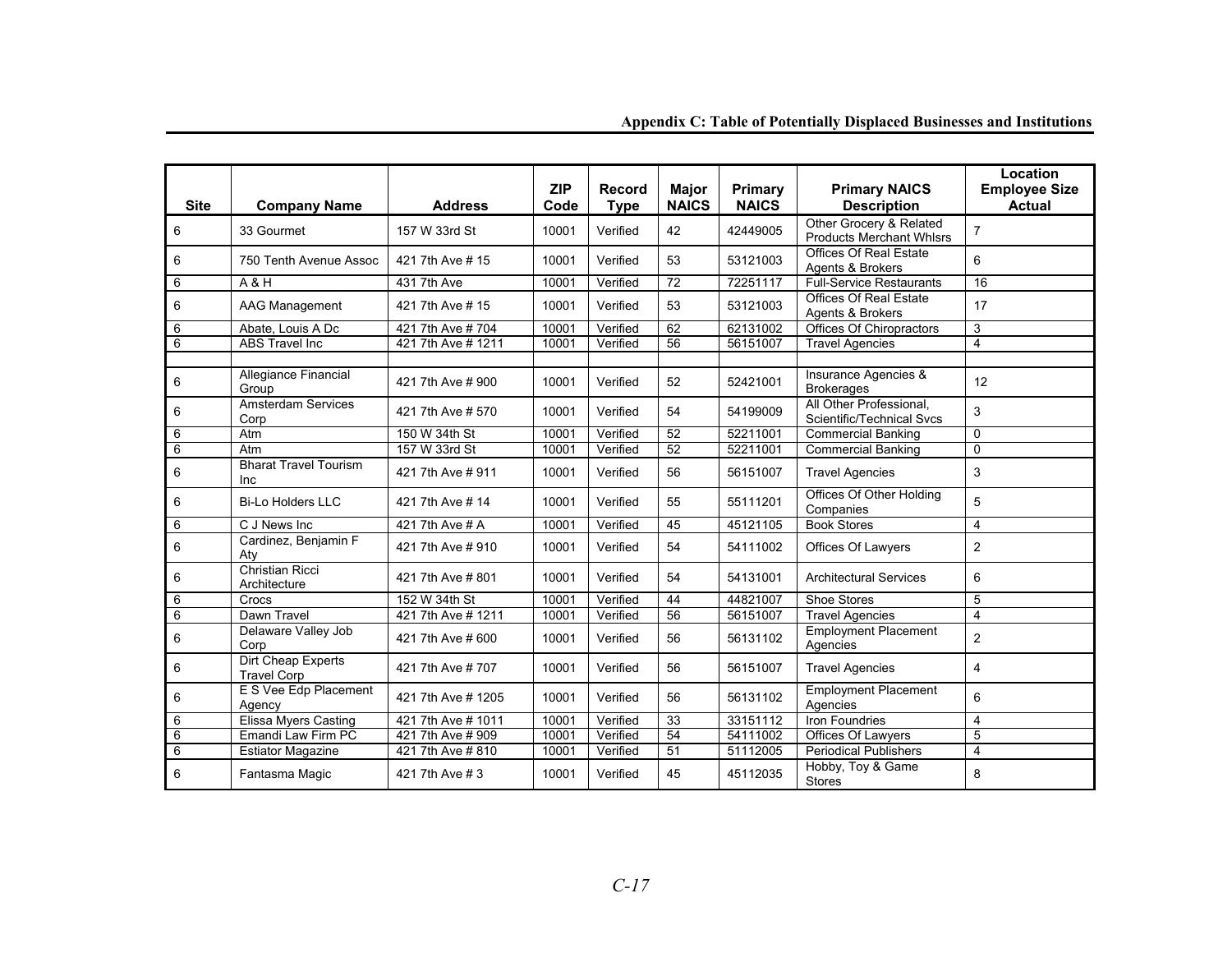#### Site | Company Name | Address **ZIP Code Record Type Major NAICS Primary NAICS Primary NAICS Description Location Employee Size Actual** 6 Fly Back India Inc 421 7th Ave # 1200 10001 Verified 56 56159901 All Other Travel Arrangement/Reservation Services 4 6 Forever 21 435 7th Ave 10001 Verified 44 44814001 Family Clothing Stores 32<br>6 H&M 435 7th Ave 10001 Verified 44 44814001 Family Clothing Stores 175 6 H&M 435 7th Ave 10001 Verified 44 44814001 Family Clothing Stores 6 Hooters 155 W 33rd St 10001 Verified 72 72251117 Full-Service Restaurants  $56$ 6 Hyline Safety Co  $421$  7th Ave # 601  $\Big| 10001 \Big|$  Verified  $\Big| 53 \Big| 53121003 \Big|$  Agents & Brokers  $\Big| 1 \Big|$ 6  $\begin{array}{|c|c|c|c|c|}\hline \text{I} & \text{Love NY Gifts} \hline \end{array}$  421 7 Avenue  $\begin{array}{|c|c|c|c|c|}\hline \text{10001} & \text{Fieldwork} & \text{45} \hline \end{array}$  45322033  $\begin{array}{|c|c|c|c|}\hline \text{Gift, Novelty & Souvenir} & \text{5} \hline \end{array}$ 6 International Link Inc 421 7th Ave 10001 Verified 56 56151007 Travel Agencies 4<br>6 International Marketing 421 7th Ave 10001 Verified 56 56151007 Travel Agencies 4 6 International Marketing 421 7th Ave 10001 Verified 56 56151007 Travel Agencies 4<br>Comparison and the Municipal Contract and Municipal Contract 56 56151007 Travel Agencies 4 6  $\begin{array}{|c|c|c|c|c|}\hline \end{array}$  Iron Mountain  $\begin{array}{|c|c|c|c|c|}\hline \end{array}$  421 7th Ave # 1001  $\begin{array}{|c|c|c|c|}\hline \end{array}$  Verified  $\begin{array}{|c|c|c|c|}\hline \end{array}$  56149903  $\begin{array}{|c|c|c|}\hline \end{array}$  All Other Business Support  $\begin{array}{|c|c|c|}\$ 6 Isk Manhattan Inc 1 429 7th Ave 10001 Verified 72 72251117 Full-Service Restaurants 10 6 J J Applebaum's 431 7th Ave 10001 Verified 72 72251117 Full-Service Restaurants 14 6 J P B Financial 421 7th Ave # 1110 10001 Verified 52 52393002 Investment Advice 1 6  $\begin{array}{|c|c|c|c|c|}\hline \end{array}$  Joanne Stevens  $\begin{array}{|c|c|c|c|c|}\hline \end{array}$  421 7th Ave # 610  $\begin{array}{|c|c|c|c|}\hline \end{array}$  10001  $\begin{array}{|c|c|c|c|}\hline \end{array}$  61  $\begin{array}{|c|c|c|}\hline \end{array}$  61151921  $\begin{array}{|c|c|c|}\hline \end{array}$  Schools  $\begin{array}{|c|c$ 6  $\bigcup_{\text{Office}}$  John W Hughes Law  $\bigcup_{\text{421}}$  7th Ave # 14  $\bigcup_{\text{40001}}$  Verified  $\bigcup_{\text{54}}$  54111002  $\bigcap_{\text{6002}}$  Offices Of Lawyers  $\bigcup_{\text{41}}$ 6 Joseph P Beck CPA LLC  $\begin{array}{|c|c|c|c|c|}\n421\,7\text{th}$  Ave # 500  $\end{array}$  10001  $\begin{array}{|c|c|c|c|}\n\end{array}$  54  $\begin{array}{|c|c|c|}\n\end{array}$  54121101  $\begin{array}{|c|c|c|}\n\end{array}$  Accountants 6 L Cell Ny Inc 423 7th Ave 10001 Verified 51 51731214 Wireless Telecomms 3 6  $\begin{array}{|c|c|c|c|c|}\hline \text{Lady Clean} & 421\,\text{7th} \text{Ave \# 1011} & 10001 & Verified & 23 & 23899072 & Contractors \hline \end{array}$ 6 | Landmark Technologies | 421 7th Ave # 1007 | 10001 | Verified | 44 | 44314241 | Electronic Stores | 10 6  $\begin{array}{|c|c|c|c|c|}\n6 & \text{Laserworks} & \text{421 7th Ave # 807} & \text{10001} & \text{Verified} & \text{81} & \text{81219904} & \text{Services} & \text{5001} & \text{511} & \text{51219904} & \text{51219904} & \text{521219904} & \text{531219904} & \text{561219904} & \text{571219904} & \text{581219904} & \text{561219904} & \$ 6 Lee, Joonseo Pt 421 7th Ave # 3 10001 Verified 62 62134007 Offices-Physical, Occptnl/Speech **Thrpsts/Audigsts**<br>Photography Studios, 1 <sup>6</sup>Marian Goldman Photography 421 7th Ave # 906 10001 Verified 54 54192121 Photography Studios, Portrait 1 6 Marketing Management 421 7th Ave # 800 10001 Verified 44 44812010 Women's Clothing Stores 12 6 Mc Donald's | 429 7th Ave | 10001 | Verified | 72 | 72251301 | Limited-Service | 60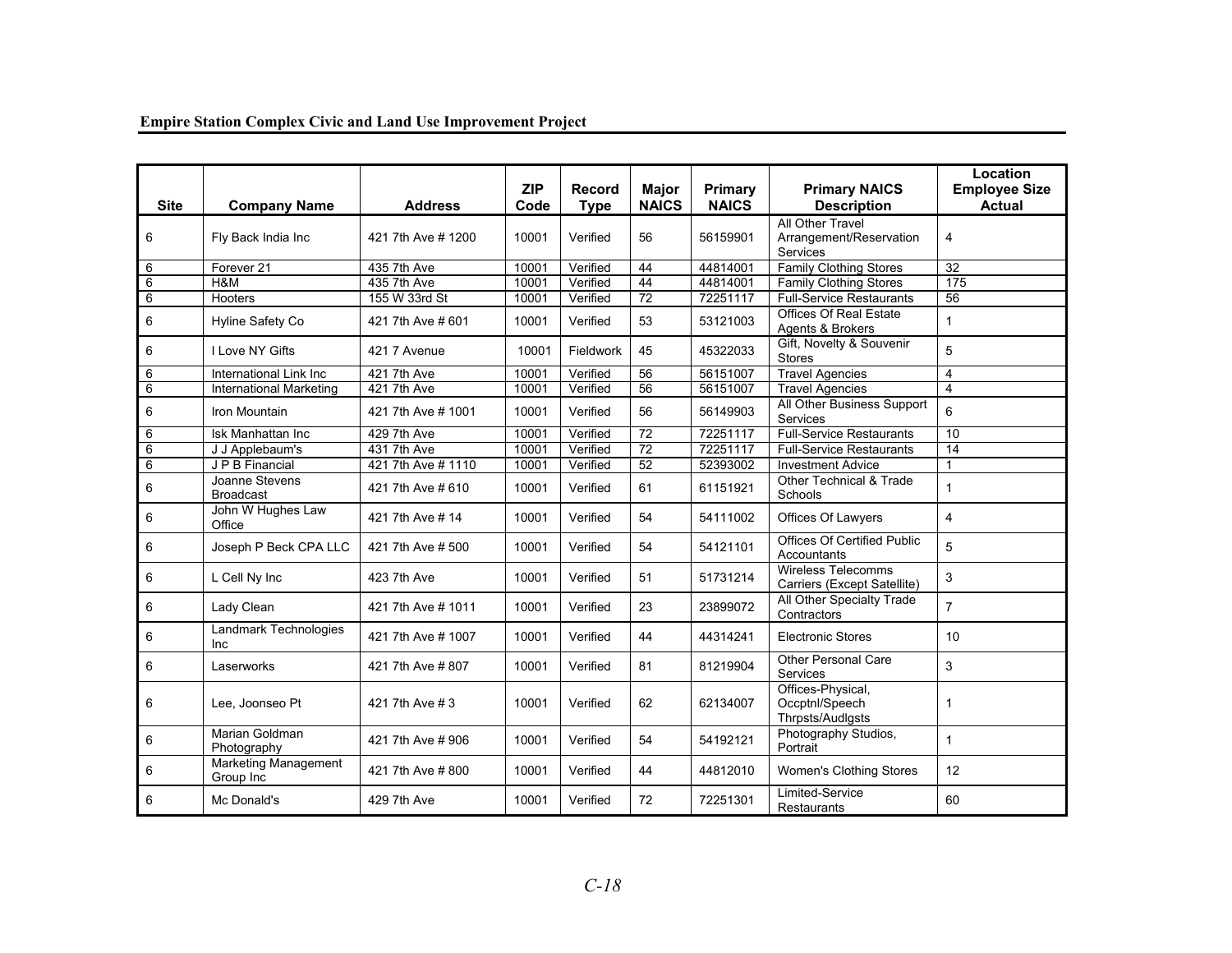| <b>Site</b> | <b>Company Name</b>                         | <b>Address</b>     | <b>ZIP</b><br>Code | Record<br><b>Type</b> | <b>Maior</b><br><b>NAICS</b> | Primary<br><b>NAICS</b> | <b>Primary NAICS</b><br><b>Description</b>                     | Location<br><b>Employee Size</b><br><b>Actual</b> |
|-------------|---------------------------------------------|--------------------|--------------------|-----------------------|------------------------------|-------------------------|----------------------------------------------------------------|---------------------------------------------------|
| 6           | Mcdonnell, Stephen                          | 421 7th Ave # 710  | 10001              | Verified              | 62                           | 62133003                | <b>Offices-Mental Health</b><br>Practitioners (Exc<br>Physcns) | $\mathbf{1}$                                      |
| 6           | <b>NYC Gifts</b>                            | 427 7 Avenue       | 10001              | Fieldwork             | 45                           | 45322033                | Gift, Novelty & Souvenir<br><b>Stores</b>                      | $\overline{\mathbf{4}}$                           |
| 6           | OBT & T Inc                                 | 159 W 33rd St      | 10001              | Verified              | 56                           | 56151007                | <b>Travel Agencies</b>                                         | $\overline{4}$                                    |
| 6           | Old Navy                                    | 150 W 34th St      | 10001              | Verified              | 44                           | 44814001                | <b>Family Clothing Stores</b>                                  | 300                                               |
| 6           | Polo, David P Aty                           | 421 7th Ave        | 10001              | Verified              | 54                           | 54111002                | Offices Of Lawyers                                             | 2                                                 |
| 6           | Queen Of Bows                               | 421 7th Ave # 700  | 10001              | Verified              | 44                           | 44819002                | <b>Other Clothing Stores</b>                                   | $\mathbf{1}$                                      |
| 6           | Renaissance                                 | 421 7th Ave # 714  | 10001              | Verified              | 72                           | 72111002                | Hotels (Except Casino<br>Hotels) & Motels                      | 200                                               |
| $\,6\,$     | Rileyrose                                   | 435 7th Ave        | 10001              | Verified              | 61                           | 61151103                | Cosmetology & Barber<br>Schools                                | 30                                                |
| $\,6\,$     | Roy Rogers Restaurant                       | 152 W 34th St      | 10001              | Verified              | 72                           | 72251301                | Limited-Service<br><b>Restaurants</b>                          | 10                                                |
| 6           | Sadh Associates LLC                         | 421 7th Ave # 1001 | 10001              | Verified              | 54                           | 54121101                | <b>Offices Of Certified Public</b><br>Accountants              | 5                                                 |
| 6           | Salt & Pepper                               | 139 W 33rd St # 1  | 10001              | Verified              | 72                           | 72251117                | <b>Full-Service Restaurants</b>                                | $\overline{4}$                                    |
| $\,6\,$     | Samuel Thayil PC                            | 421 7th Ave #806   | 10001              | Verified              | 54                           | 54121101                | <b>Offices Of Certified Public</b><br>Accountants              | 15                                                |
| $\,6\,$     | Sans Incredible<br>Vacations Inc            | 421 7th Ave # 1004 | 10001              | Verified              | 56                           | 56152007                | <b>Tour Operators</b>                                          | $\mathbf{1}$                                      |
| 6           | Sbarro                                      | 159 W 33rd St      | 10001              | Verified              | 72                           | 72251301                | Limited-Service<br><b>Restaurants</b>                          | 27                                                |
| 6           | Spinelli's Pizza                            | 425 7th Ave        | 10001              | Verified              | 72                           | 72251115                | <b>Full-Service Restaurants</b>                                | 9                                                 |
| 6           | Suckle Schlesinger LLC                      | 421 7th Ave # 1208 | 10001              | Verified              | 54                           | 54111002                | Offices Of Lawyers                                             | 5                                                 |
| 6           | Sunrise Office Systems                      | 421 7th Ave # 610  | 10001              | Verified              | 81                           | 81121206                | Computer & Office<br>Machine Repair &<br>Maintenance           | $\overline{7}$                                    |
| 6           | Synergy Textile Mill                        | 421 7th Ave # 605  | 10001              | Verified              | 45                           | 45113021                | Sewing, Needlework &<br><b>Piece Goods Stores</b>              | $\overline{2}$                                    |
| $\,6\,$     | Tampa Store Owner LLC                       | 421 7th Ave        | 10001              | Verified              | 45                           | 45231906                | All Other General<br><b>Merchandise Stores</b>                 | $\overline{4}$                                    |
| 6           | <b>Tcr Restoration &amp; Constr</b><br>Corp | 427 7th Ave # 2    | 10001              | Verified              | 23                           | 23611512                | New Single-Family Hsng<br>Constr (Exc For-Sale<br>Bldrs)       | 10                                                |
| 6           | The Celtic Rail NYC                         | 137 West 33 Street | 10001              | Fieldwork             | 72                           | 72241003                | Drinking Places Alcoholic<br>Beverages                         | $\overline{7}$                                    |
| 6           | <b>Thursday Cafe Corp</b>                   | 157 W 33rd St      | 10001              | Verified              | 72                           | 72251117                | <b>Full-Service Restaurants</b>                                | 10                                                |
| 6           | <b>Trans Global Comms Inc</b>               | 421 7th Ave # 15   | 10001              | Verified              | 51                           | 51791901                | All Other<br>Telecommunications                                | 5                                                 |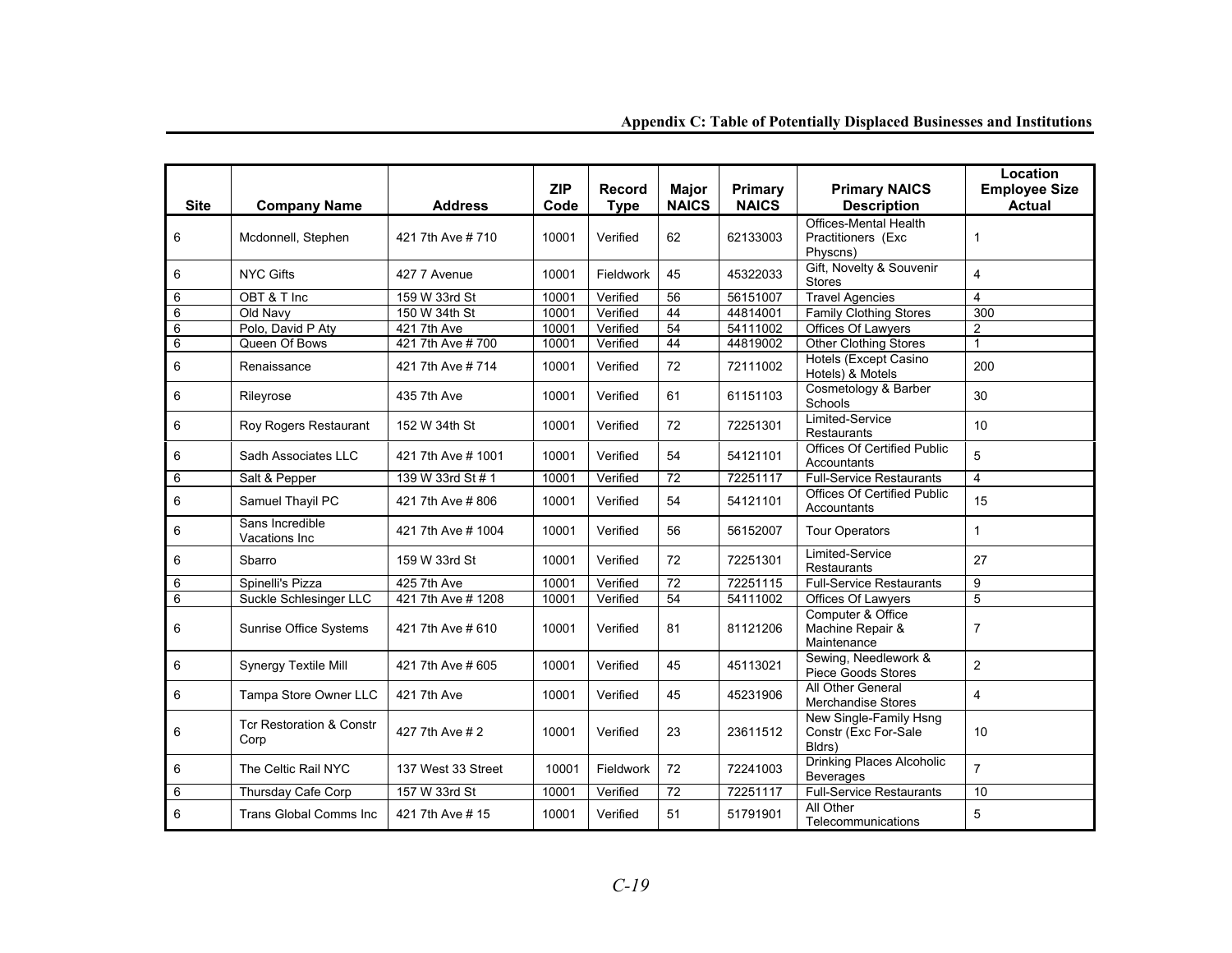| <b>Site</b>    | <b>Company Name</b>                    | <b>Address</b>                | <b>ZIP</b><br>Code | Record<br><b>Type</b> | <b>Major</b><br><b>NAICS</b> | Primary<br><b>NAICS</b> | <b>Primary NAICS</b><br><b>Description</b>                 | Location<br><b>Employee Size</b><br><b>Actual</b> |
|----------------|----------------------------------------|-------------------------------|--------------------|-----------------------|------------------------------|-------------------------|------------------------------------------------------------|---------------------------------------------------|
| 6              | Urbanride Inc.                         | 421 7th Ave # 1208            | 10001              | Verified              | 48                           | 48532002                | <b>Limousine Service</b>                                   | $\overline{12}$                                   |
| 6              | Vishal.Net Inc                         | 421 7th Ave                   | 10001              | Verified              | 54                           | 54189002                | Other Services Related To<br>Advertising                   | 9                                                 |
| 6              | <b>Vision Tours &amp; Travel</b>       | 421 7th Ave # 911             | 10001              | Verified              | 56                           | 56151007                | <b>Travel Agencies</b>                                     | $\overline{25}$                                   |
| 6              | Winwell International Inc              | 421 7th Ave # 1103            | 10001              | Verified              | 31                           | 31499921                | All Other Miscellaneous<br><b>Textile Product Mills</b>    | 5                                                 |
| 6              | X-Act Contracting Corp                 | 421 7th Ave # 1106            | 10001              | Verified              | 23                           | 23611505                | New Single-Family Hsng<br>Constr (Exc For-Sale<br>Bldrs)   | 8                                                 |
| 6              | Zebra Strategies                       | 421 7th Ave # 1100            | 10001              | Verified              | 54                           | 54191001                | Marketing Research &<br><b>Public Opinion Polling</b>      | 5                                                 |
| $\overline{7}$ | 3rd Street Pizza Inc                   | 401 7th Ave # 2               | 10001              | Verified              | 72                           | 72251115                | <b>Full-Service Restaurants</b>                            | $\overline{2}$                                    |
| $\overline{7}$ | Atm                                    | 401 7th Ave                   | 10001              | Verified              | 52                           | 52211001                | <b>Commercial Banking</b>                                  | $\mathbf 0$                                       |
| $\overline{7}$ | <b>Charleys Philly Steaks</b>          | 401 7th Ave                   | 10001              | Verified              | $\overline{72}$              | 72251117                | <b>Full-Service Restaurants</b>                            | 10                                                |
| $\overline{7}$ | <b>Hilton Electronics</b>              | 401 7th Ave # 1               | 10001              | Verified              | 44                           | 44314207                | <b>Electronic Stores</b>                                   | 2                                                 |
| $\overline{7}$ | <b>Hilton Reservation</b><br>Worldwide | 401 7th Ave                   | 10001              | Verified              | 56                           | 56159905                | All Other Travel<br>Arrangement/Reservation<br>Services    | 11                                                |
| $\overline{7}$ | Hotel Pennsylvania                     | 401 7th Ave # 3               | 10001              | Verified              | 72                           | 72111002                | Hotels (Except Casino<br>Hotels) & Motels                  | 449                                               |
| 7              | Image Group-7th Avenue                 | 401 7th Ave                   | 10001              | Verified              | 81                           | 81211202                | <b>Beauty Salons</b>                                       | 4                                                 |
| $\overline{7}$ | Little Italy Pizza                     | 401 7th Ave                   | 10001              | Verified              | 72                           | 72251115                | <b>Full-Service Restaurants</b>                            | $\overline{2}$                                    |
| $\overline{7}$ | Nep Broadcasting LLC                   | 401 7th Ave                   | 10001              | Verified              | $\overline{51}$              | 51511203                | <b>Radio Stations</b>                                      | 6                                                 |
| $\overline{7}$ | <b>NEP Image Group</b>                 | 401 7th Ave                   | 10001              | Verified              | 44                           | 44314218                | <b>Electronic Stores</b>                                   | 6                                                 |
| $\overline{7}$ | New York Sports Clubs                  | 139 W 32nd St                 | 10001              | Verified              | 71                           | 71394011                | <b>Fitness &amp; Recreational</b><br><b>Sports Centers</b> | 100                                               |
| $\overline{7}$ | Niva Gift Shop                         | 401 7th Ave # 1               | 10001              | Verified              | 45                           | 45322013                | Gift, Novelty & Souvenir<br><b>Stores</b>                  | 3                                                 |
| $\overline{7}$ | Oles, Robe Z MD                        | 401 7th Ave                   | 10001              | Verified              | 62                           | 62111107                | Offices Of Physicians (Exc<br><b>Mental Health Specs)</b>  | 3                                                 |
| 7              | Penn Plaza Pavilion                    | 401 7th Ave                   | 10001              | Verified              | 71                           | 71131005                | <b>Promoters With Facilities</b>                           | $\overline{2}$                                    |
| $\overline{7}$ | ZeroSpace                              | 401 7 Avenue                  | 10001              | Fieldwork             | 71                           | 71111007                | Theatre - Live                                             | 9                                                 |
| 8              | A & E Stores                           | 901 Avenue Of The<br>Americas | 10001              | Verified              | 44                           | 44814001                | <b>Family Clothing Stores</b>                              | 10                                                |
| 8              | A B G Juicy Couture LLC                | 100 W 33rd St # 1007          | 10001              | Verified              | 44                           | 44815034                | <b>Clothing Accessories</b><br><b>Stores</b>               | 5                                                 |
| 8              | Aeropostale                            | 100 W 33rd St # 1100          | 10001              | Verified              | 44                           | 44814001                | <b>Family Clothing Stores</b>                              | 30                                                |
| 8              | <b>ATM</b>                             | 901 Avenue Of The<br>Americas | 10001              | Verified              | 52                           | 52211001                | <b>Commercial Banking</b>                                  | 0                                                 |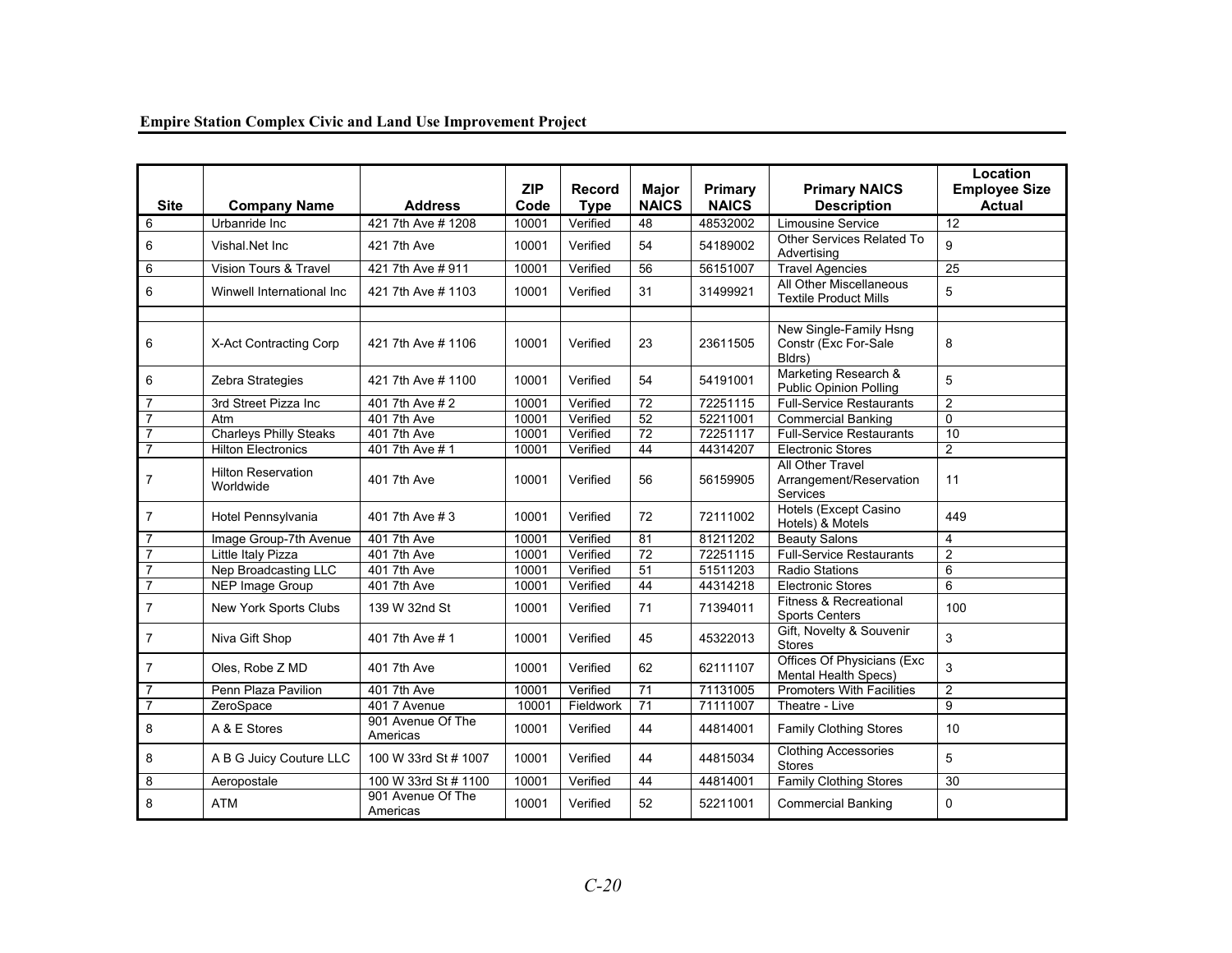| <b>Site</b> | <b>Company Name</b>                      | <b>Address</b>                    | <b>ZIP</b><br>Code | <b>Record</b><br><b>Type</b> | <b>Major</b><br><b>NAICS</b> | Primary<br><b>NAICS</b> | <b>Primary NAICS</b><br><b>Description</b>              | Location<br><b>Employee Size</b><br><b>Actual</b> |
|-------------|------------------------------------------|-----------------------------------|--------------------|------------------------------|------------------------------|-------------------------|---------------------------------------------------------|---------------------------------------------------|
| 8           | Atm                                      | 100 W 33rd St                     | 10001              | Verified                     | 52                           | 52211001                | <b>Commercial Banking</b>                               | $\mathbf 0$                                       |
| 8           | Call It Spring                           | 100 W 33rd St # 180               | 10001              | Verified                     | 44                           | 44821007                | <b>Shoe Stores</b>                                      | 3                                                 |
| 8           | Choi, Christie OD                        | 901 Avenue Of The<br>America #205 | 10001              | Verified                     | 62                           | 62132003                | <b>Offices Of Optometrists</b>                          | 3                                                 |
| 8           | Chute, Lisa OD                           | 901 Avenue Of The<br>America #205 | 10001              | Verified                     | 62                           | 62132003                | <b>Offices Of Optometrists</b>                          | 3                                                 |
| 8           | <b>Consolidated Children's</b><br>Apprl  | 100 W 33rd St # 1105              | 10001              | Verified                     | 31                           | 31599017                | Apparel Accessories &<br>Other Apparel<br>Manufacturing | 50                                                |
| 8           | Easy Pickins                             | 901 Avenue Of The<br>Americas     | 10001              | Verified                     | 44                           | 44814001                | <b>Family Clothing Stores</b>                           | 5                                                 |
| 8           | Esittcom                                 | 100 W 33rd St # 1100              | 10001              | Verified                     | 54                           | 54161814                | Other Management<br><b>Consulting Services</b>          | 6                                                 |
| 8           | <b>Express</b>                           | 901 Avenue Of The<br>America #127 | 10001              | Verified                     | 44                           | 44814001                | <b>Family Clothing Stores</b>                           | 25                                                |
| 8           | Famous Frames Inc                        | 100 W 33rd St                     | 10001              | Verified                     | 45                           | 45399852                | All Other Misc Store<br>Retailers (Exc Tobacco<br>Strs) | $\overline{2}$                                    |
| 8           | Game Stop                                | 901 Ave Of The<br>Americas #103   | 10001              | Verified                     | 45                           | 45112020                | Hobby, Toy & Game<br><b>Stores</b>                      | $\overline{7}$                                    |
| 8           | <b>General School Uniforms</b>           | 100 W 33rd St                     | 10001              | Verified                     | 44                           | 44819035                | <b>Other Clothing Stores</b>                            | 6                                                 |
| 8           | Gerson & Gerson                          | 100 W 33rd St # 911               | 10001              | Verified                     | 44                           | 44813003                | Children's & Infants'<br><b>Clothing Stores</b>         | 5                                                 |
| 8           | <b>Haddad Organization</b><br><b>LTD</b> | 100 W 33rd St                     | 10001              | Verified                     | 44                           | 44814001                | <b>Family Clothing Stores</b>                           | 176                                               |
| 8           | Hadson Realty                            | 100 W 33rd St                     | 10001              | Verified                     | 53                           | 53121003                | <b>Offices Of Real Estate</b><br>Agents & Brokers       | $\overline{4}$                                    |
| 8           | <b>Herald Square Eyecare</b>             | 901 Avenue Of The<br>America #205 | 10001              | Verified                     | 62                           | 62132003                | <b>Offices Of Optometrists</b>                          | 5                                                 |
| 8           | <b>Hudson News</b>                       | 901 Avenue Of The<br>Americas     | 10001              | Verified                     | 45                           | 45322013                | Gift, Novelty & Souvenir<br><b>Stores</b>               | 14                                                |
| 8           | <b>JC Penney</b>                         | 100 W 33rd St                     | 10001              | Verified                     | 45                           | 45221001                | <b>Department Stores</b>                                | 700                                               |
| 8           | Jewish Theater Of New<br>York            | 15 Penn Plz                       | 10001              | Verified                     | 51                           | 51213101                | <b>Motion Picture Theaters</b><br>(Except Drive-Ins)    | 20                                                |
| 8           | Lenscrafters                             | 100 W 33rd St                     | 10001              | Verified                     | 44                           | 44613003                | <b>Optical Goods Stores</b>                             | 15                                                |
| 8           | Lids                                     | 901 Avenue Of The<br>America #114 | 10001              | Verified                     | 44                           | 44815025                | <b>Clothing Accessories</b><br><b>Stores</b>            | $\overline{7}$                                    |
| 8           | Lollytogs Limited                        | 100 W 33rd St # 1012              | 10001              | Verified                     | 54                           | 54161303                | <b>Marketing Consulting</b><br><b>Services</b>          | 97                                                |
| 8           | Lotus Health Studio Intl                 | 15 Penn Plz # 59                  | 10001              | Verified                     | 81                           | 81219915                | Other Personal Care<br><b>Services</b>                  | 34                                                |